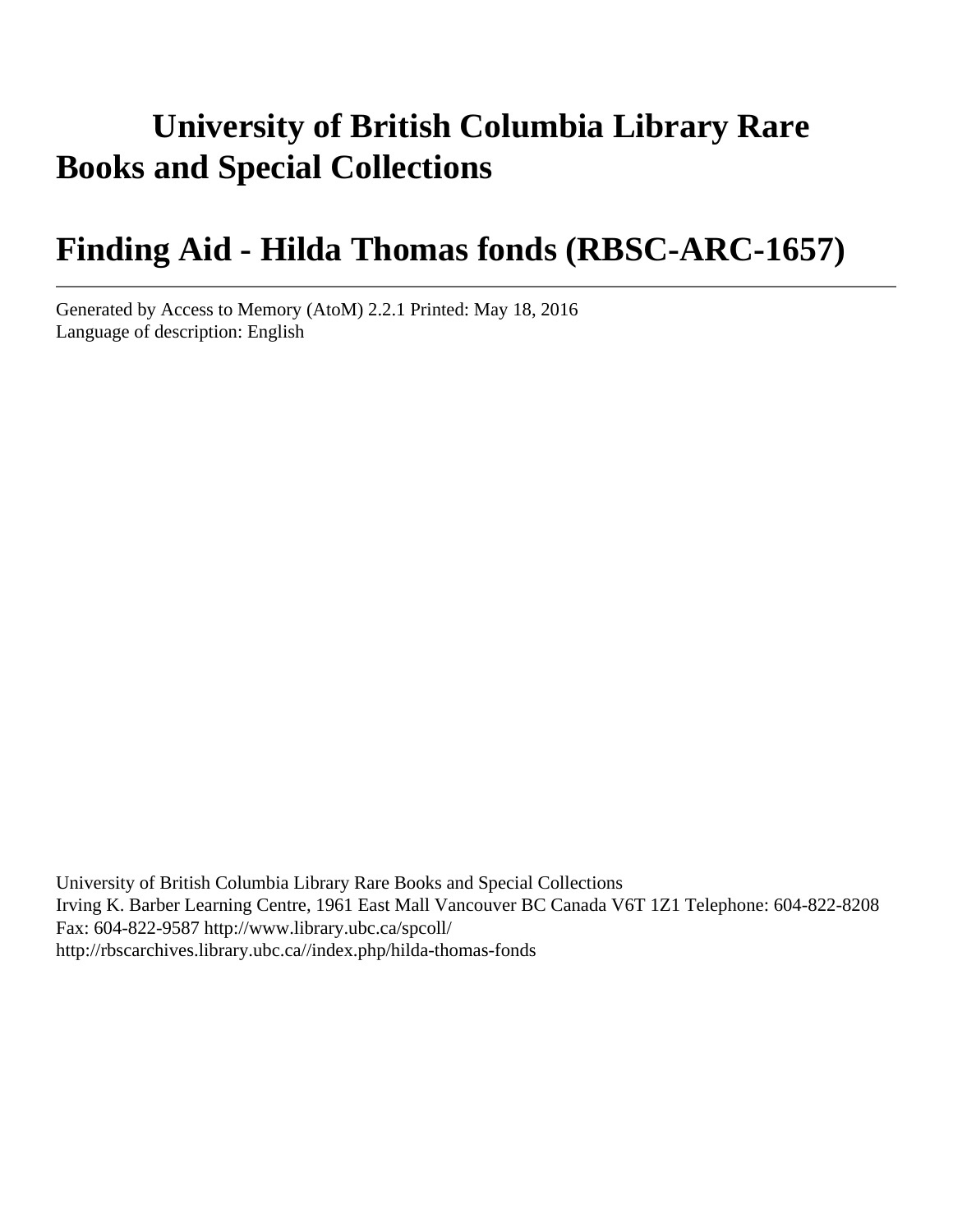# **Table of contents**

|                                                                                                    | $\overline{4}$ |
|----------------------------------------------------------------------------------------------------|----------------|
|                                                                                                    | $\overline{4}$ |
|                                                                                                    |                |
|                                                                                                    |                |
|                                                                                                    |                |
|                                                                                                    |                |
|                                                                                                    |                |
|                                                                                                    |                |
| , New Democratic Party of British Columbia Standing Committee on Women's Rights (Women's Rights    |                |
|                                                                                                    |                |
|                                                                                                    |                |
|                                                                                                    |                |
|                                                                                                    |                |
|                                                                                                    |                |
|                                                                                                    |                |
|                                                                                                    |                |
| , Women's Selection Committee for Women's Health Advisory Committee to the Vancouver Health Board, |                |
|                                                                                                    |                |
|                                                                                                    |                |
|                                                                                                    | -18            |
|                                                                                                    | <b>20</b>      |
|                                                                                                    |                |
|                                                                                                    |                |
|                                                                                                    | 21             |
|                                                                                                    | 22             |
|                                                                                                    |                |
|                                                                                                    |                |
|                                                                                                    | 23             |
|                                                                                                    | 23             |
|                                                                                                    |                |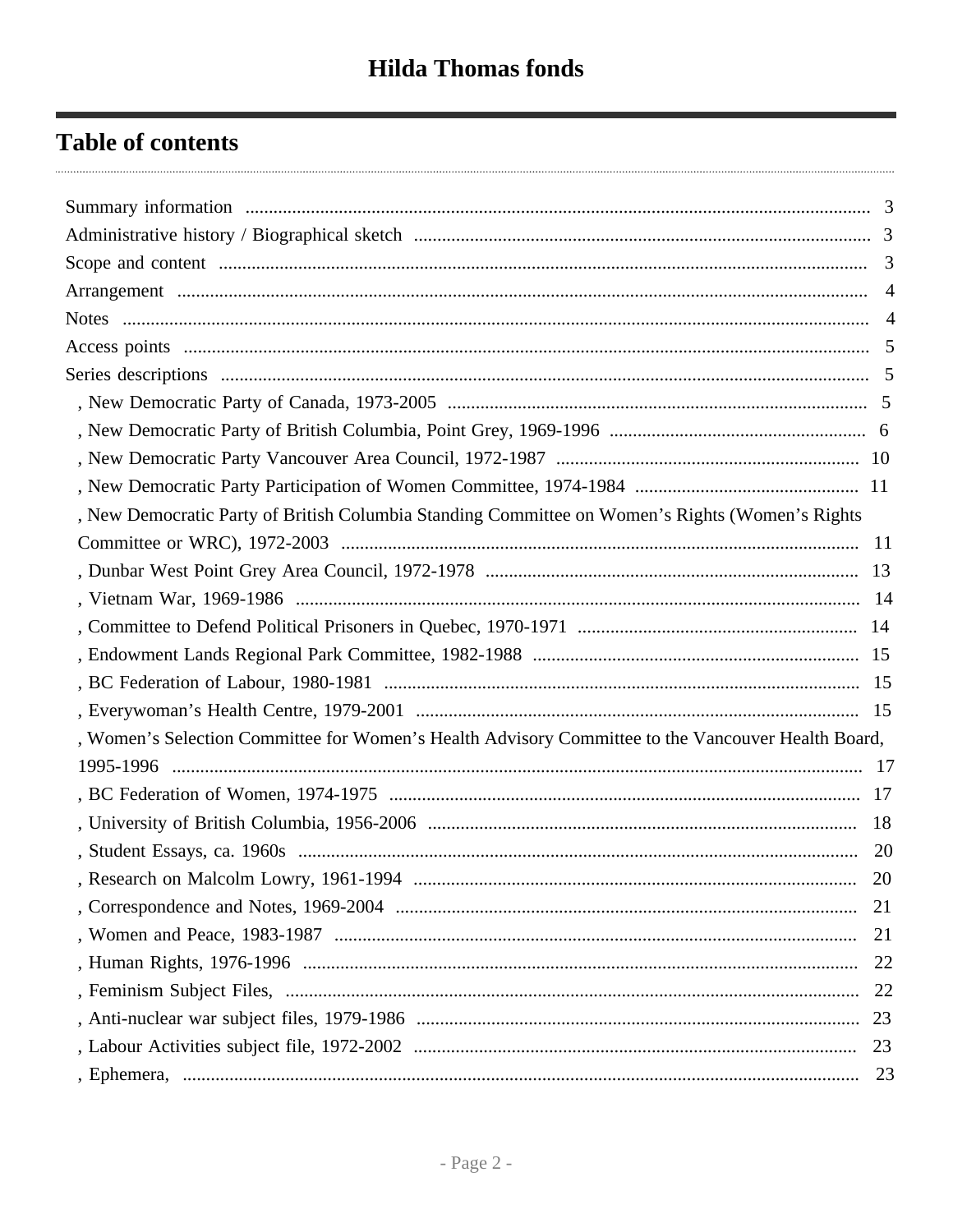| <b>Repository:</b>                           | University of British Columbia Library Rare Books and Special<br>Collections |
|----------------------------------------------|------------------------------------------------------------------------------|
| <b>Title:</b>                                | Hilda Thomas fonds                                                           |
| ID:                                          | RBSC-ARC-1657                                                                |
| Date:                                        | ca. $1968-2003$ (date of creation)                                           |
| <b>Physical description:</b>                 | 7.34 m of textual records and other material                                 |
| Dates of creation,<br>revision and deletion: |                                                                              |

## <span id="page-2-0"></span>**Summary information**

# <span id="page-2-1"></span>**Administrative history / Biographical sketch**

#### **Note**

Hilda Louise Thomas (nee Halpin) was born June 23, 1928 in Kimberley, BC. Thomas attended the University of British Columbia, where she received a B.A. in 1948 and an MA in 1965. She went on to become a Senior Instructor in the Department of English, where she taught for 30 years. Thomas was an active member of the New Democratic Party and its predecessor, the Cooperative Commonwealth Federation (CCF) from 1951 until the end of her life. She ran for city council in 1970, and for the provincial NDP in 1972, 1975, 1979 and 1983. She also ran for nomination in the Federal NDP. Among other party activities, she served on the executive of the Vancouver Point Grey, and on the executive and council of both the provincial and federal parties. She was a chair of the Federal Participation of Women Committee, and active member of the BC Womens Rights Committee (WRC). Thomas was also an active community activist. She was a socialist, feminist, environmentalist and antiwar activist. She was heavily involved in protesting the Vietnam War, and was Chair of the Vietnam Action Committee. Later she was active in protesting the Gulf War and Iraqi sanctions, as well as on behalf of Palestinians. In 1988 she helped found Everywomans Health Clinic, the first freestanding abortion clinic in British Columbia. She was also a founding member of the Endowment Lands Regional Park Committee, which worked to preserve Pacific Spirit Park as a Regional Park. She died in Vancouver in 2005, survived by her husband, Philip J. Thomas, and three children.

## <span id="page-2-2"></span>**Scope and content**

The fonds consists of records related to Thomas's activities as a politician, UBC professor, and community activist.

The fonds is arranged into series based on Thomas's activities. Records relating to the NDP have been divided into the New Democratic Party of Canada series, the New Democratic Party of British Columbia,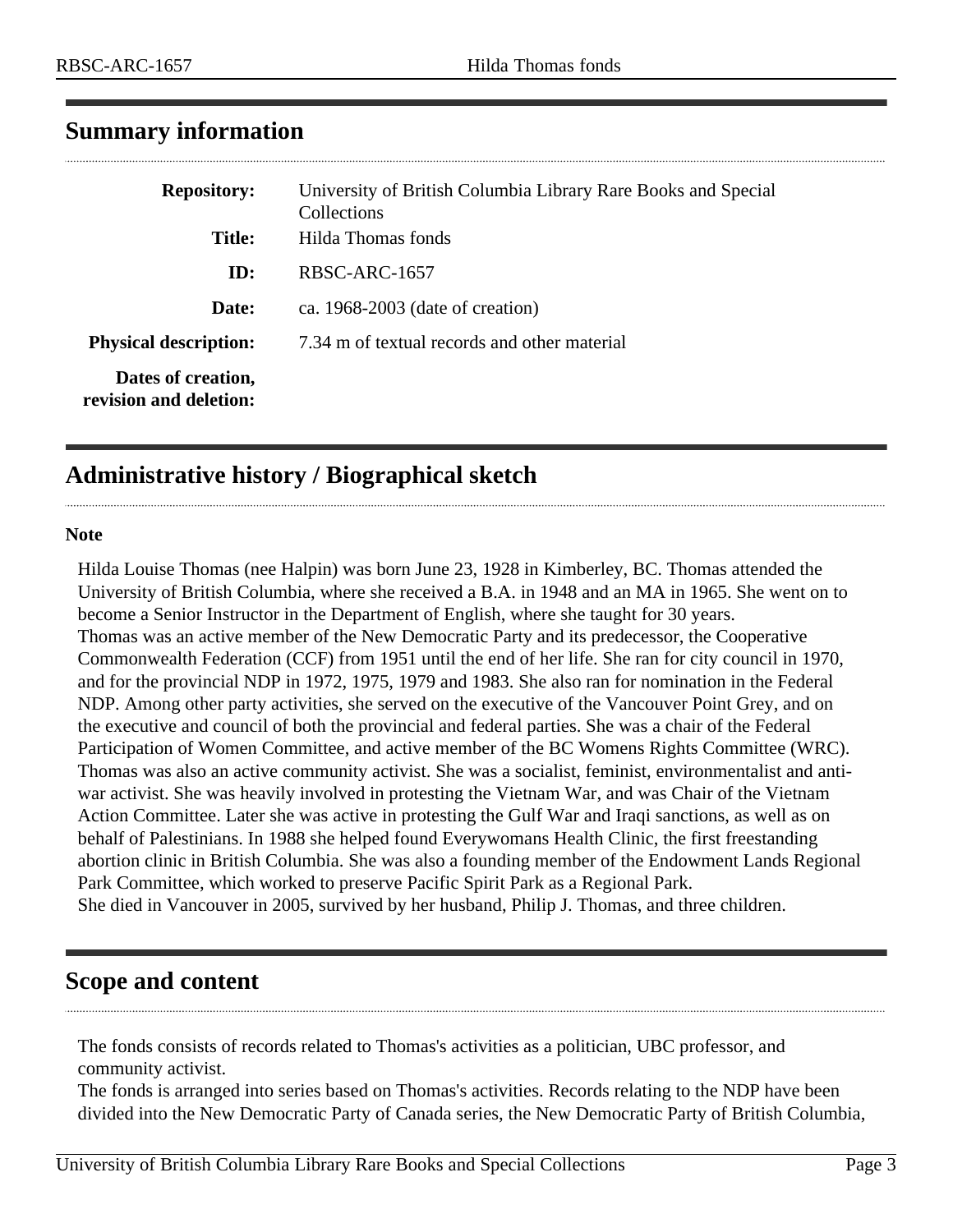Point Grey series and the New Democratic Party Vancouver Area Council series. There are also separate New Democratic Party Participation of Women Committee and New Democratic Party of British Columbia Standing Committee on Women's Rights series.

The fonds also contains records related to Thomas's activism in many areas. Thomas was an active member of many activist organizations, and these organizations comprise the Committee to Defend Political Prisoners in Quebec series, the Endowment Lands Regional Park Committee series, the BC Federation of Labour series, the Women's Selection Committee for Women's Health Advisory Committee to the Vancouver Health Board series, and the BC Federation of Women series.

Thomas also kept subject files and correspondence related to her activism that included material from several organizations, or from none. These records have been grouped into series based on the subject, including the Vietnam War series, the Women and Peace series, the Human Rights series, the Feminism Subject Files series, the Anti-nuclear war subject file series and the Labour Activities subject file series. The fonds contains records from Thomas's time as a professor in the University of British Columbia series. Student essays written by Thomas are in the Student essays series. Thomas's research on Malcolm Lowry comprises a separate series.

Finally the fonds contains the Everywoman's Health Centre series.

## <span id="page-3-1"></span>**Notes**

#### **Title notes**

**Source of title proper**: Title based on contents of fonds.

#### **Immediate source of acquisition**

Donated by the Thomas family in 2008.

One accrual acquired by Rare Books and Special Collections between, circa 2010. Some Malcolm Lowry material in fonds was originally in the Philip J. Thomas fonds, which was acquired by Rare Books and Special Collections in 2015.

#### <span id="page-3-0"></span>**Arrangement**

Where files in the fonds existed and were kept together, original order has been maintained. Where no original order could be ascertained, material has been arranged into series based on Thomas's activities. As many of Thomas's activities overlapped, subject files on various issues were maintained by her with no indication of how they related to her activities. These have been maintained as separate subject files, including files related to feminism, labour, and nuclear weapons and energy. These subject files contain primarily printed material and research notes written by Thomas.

Printed material has been included with the fonds when in the context of Thomas's activities. Other printed material has been removed.

## **Finding aids**

Inventory available.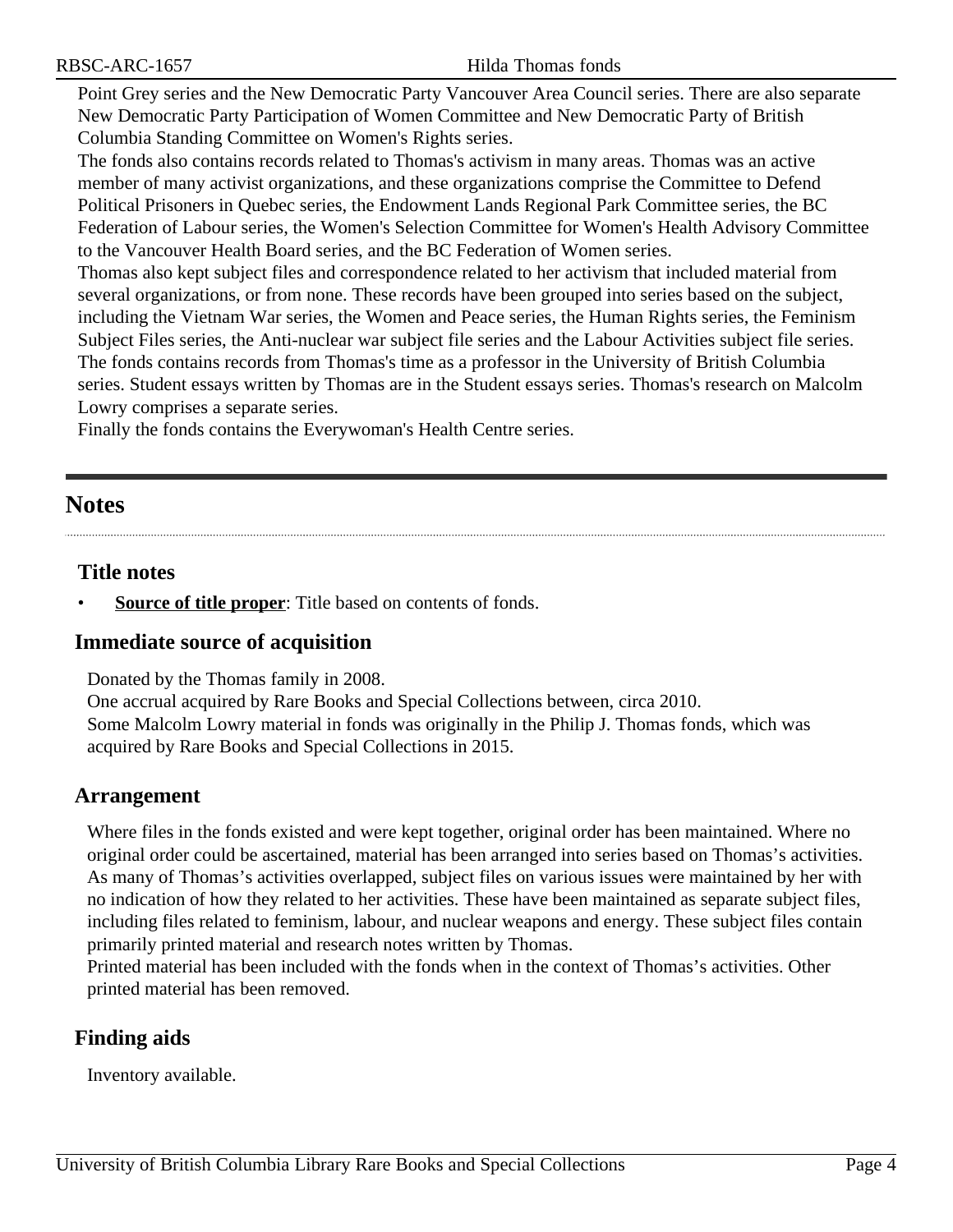#### **Accruals**

No further accruals expected.

#### **Other notes**

• **Publication status**: published

## <span id="page-4-0"></span>**Access points**

• Thomas, Philip J. (subject)

# <span id="page-4-1"></span>**Series descriptions**

## <span id="page-4-2"></span>**New Democratic Party of Canada**

Date: 1973-2005 (date of creation)

Scope and content:

Series includes records relating to the New Democratic Party of Canada, including the Vancouver Quadra riding. Series also includes records from the electoral planning committee, and records relating to the Rosemary Brown leadership campaign in 1975, which Thomas was instrumental in organizing.

Physical description: 77.5 cm of textual records 10 photographs : b&w prints and negatives 4 film reels : Super 8 mm 1 videocassette

1 audio reel

| File / item list   |                                  |              |               |           |
|--------------------|----------------------------------|--------------|---------------|-----------|
| Ref code           | Title                            | Dates        | Access status | Container |
| RBSC-ARC-1657-1-1  | File - Meeting Minutes, notes,   | 1984-1985    |               |           |
|                    | correspondence                   |              |               |           |
| RBSC-ARC-1657-1-2  | File - Federal NDP BC Campaign   | 1988         |               |           |
| RBSC-ARC-1657-1-3  | File - Federal Renewal Committee | 1994-1995    |               |           |
| RBSC-ARC-1657-1-4  | File - Affirmative Action        | 1974-1984    |               |           |
| RBSC-ARC-1657-1-5  | File - Principles and Objectives | 1982-1983    |               |           |
| RBSC-ARC-1657-1-6  | File - Renewal                   | 1995         |               |           |
| RBSC-ARC-1657-1-7  | File - Renewal                   | 1994-1995    |               |           |
| RBSC-ARC-1657-1-8  | File - Ottawa                    | 1994         |               |           |
| RBSC-ARC-1657-1-9  | File - Vancouver                 | 1995         |               |           |
| RBSC-ARC-1657-1-10 | File - Federal Council, Halifax  | 1996         |               |           |
| RBSC-ARC-1657-1-11 | File - Federal Council           | May 1995     |               |           |
| RBSC-ARC-1657-2-1  | File - Federal Council           | January 1997 |               |           |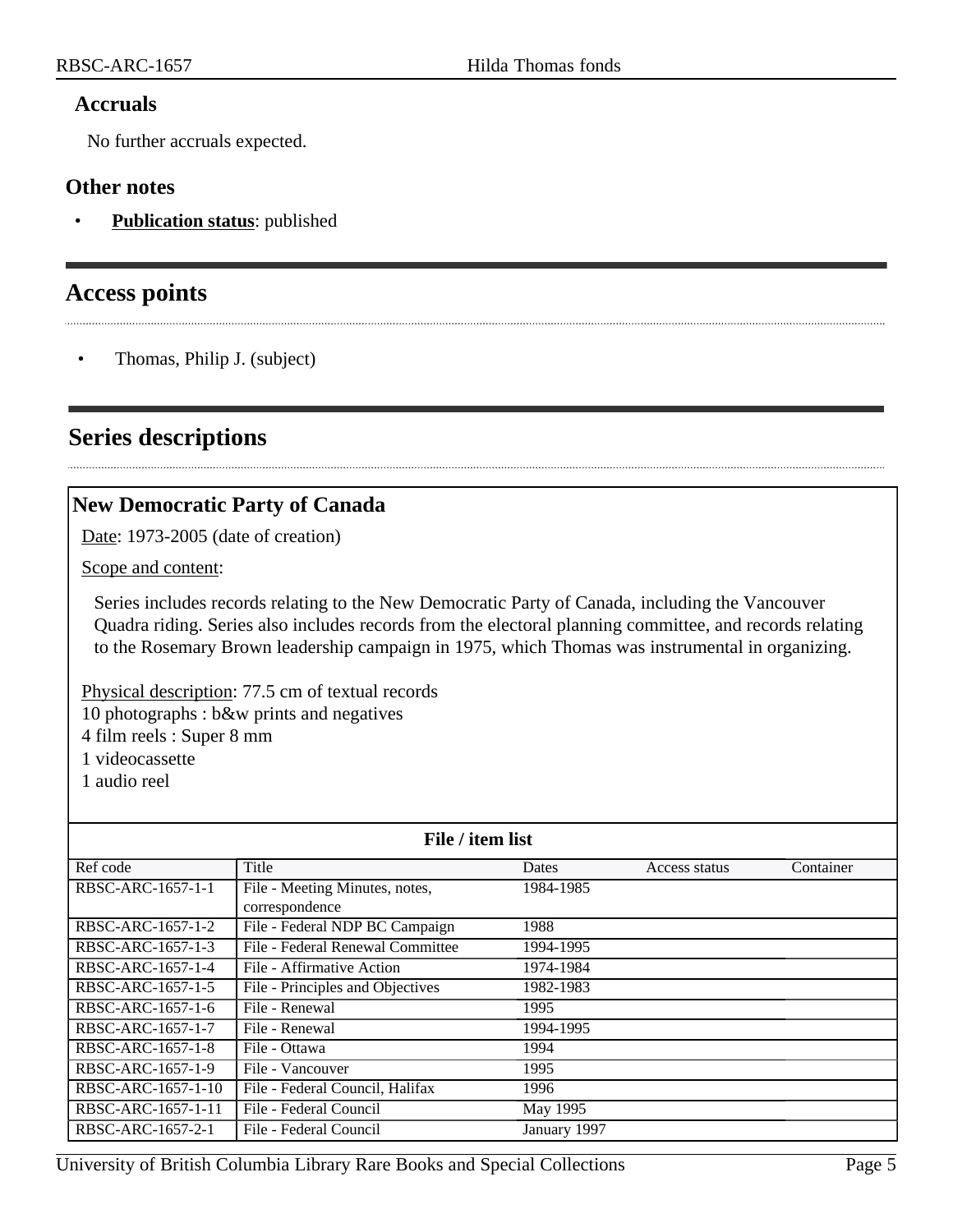<span id="page-5-0"></span>

| RBSC-ARC-1657                                                                                     |                                                    | Hilda Thomas fonds |
|---------------------------------------------------------------------------------------------------|----------------------------------------------------|--------------------|
| RBSC-ARC-1657-2-2                                                                                 | File - Federal Council                             | April 1997         |
| RBSC-ARC-1657-2-3                                                                                 | File - Federal Council                             | <b>May 1996</b>    |
| RBSC-ARC-1657-2-4                                                                                 | File - [Federal addresses: Kosovo,                 | 1999               |
|                                                                                                   | Human Rights, Afghanistan]                         |                    |
| RBSC-ARC-1657-2-5                                                                                 | File - 19th Biennial Convention                    | 1999               |
| RBSC-ARC-1657-2-6                                                                                 | File - Federal Council                             | Jan/Feb, 1998      |
| RBSC-ARC-1657-2-7                                                                                 | File - Federal Convention                          | 2005               |
|                                                                                                   | Correspondence                                     |                    |
| RBSC-ARC-1657-2-8                                                                                 | File - Federal Council                             | October 2004       |
| RBSC-ARC-1657-2-9                                                                                 | File - Anti-war material                           | 2002-2003          |
| RBSC-ARC-1657-2-10                                                                                | File - BC Council of Federal Ridings,              | $200\overline{2}$  |
|                                                                                                   | <b>Resolutions For Convention</b>                  |                    |
| RBSC-ARC-1657-2-11                                                                                | File - Vancouver Quadra Federal NDP                | February 2005      |
|                                                                                                   | Riding Association, AGM                            |                    |
| RBSC-ARC-1657-2-12                                                                                | File - NDP Quebec Committee                        | 1998               |
| <b>RBSC-ARC-1657-3</b>                                                                            | Item - Imperfect Union: Labour in the<br>NDP, CBC  | 1989               |
| RBSC-ARC-1657-3                                                                                   | File - NDP Convention                              | 1973               |
| <b>RBSC-ARC-1657-3</b>                                                                            | <b>Item - NDP National Convention</b>              | 1973               |
| RBSC-ARC-1657-3-1                                                                                 | File - February-March 1997                         | February-March     |
|                                                                                                   |                                                    | 1997               |
| RBSC-ARC-1657-3-2                                                                                 | File - BC Benefits                                 | 1995-1996          |
| RBSC-ARC-1657-3-3                                                                                 | File - Assistance Animal Act reference<br>material | 1999               |
| RBSC-ARC-1657-3-4                                                                                 | File - Jericho Lands Committee                     | 2000               |
| RBSC-ARC-1657-3-5                                                                                 | File - Meeting minutes, correspondence             | 1997-2000          |
| RBSC-ARC-1657-4-1                                                                                 | File - 2001-2002                                   | 2001-2002          |
| RBSC-ARC-1657-4-2                                                                                 | File - Federal Council                             | 2002               |
| RBSC-ARC-1657-4-3                                                                                 | File - Federal Council                             | 2002               |
| RBSC-ARC-1657-4-4                                                                                 | File - BC NDP Provincial Council                   | 2001               |
| RBSC-ARC-1657-4-5                                                                                 | File - BC NDP Provincial Convention                | 2001               |
| RBSC-ARC-1657-4-6                                                                                 | File - Newsletters and other material              | 1974-1976          |
| RBSC-ARC-1657-4-7                                                                                 | File - Quadra-NDP Riding Association               | 2004               |
|                                                                                                   | Executive, Candidate Selection                     |                    |
| RBSC-ARC-1657-5-1                                                                                 | File - Electoral planning committee                |                    |
|                                                                                                   | meeting minutes                                    |                    |
| RBSC-                                                                                             | File - Principles and Objectives                   | 1982               |
| ARC-1657-5-2-5                                                                                    |                                                    |                    |
| RBSC-ARC-1657-5-6                                                                                 | File - Notes                                       | 1980               |
| RBSC-ARC-1657-5-7                                                                                 | File - Rosemary Brown Leadership<br>Campaign       | 1975               |
| RBSC-ARC-1657-5-8                                                                                 | File - Rosemary Brown Leadership                   | 1975               |
|                                                                                                   | Campaign                                           |                    |
| RBSC-ARC-1657-44                                                                                  | File - 5 b&w prints and 5 negatives of             | 1980               |
|                                                                                                   | Alan Bush                                          |                    |
| RBSC-ARC-1657-41-1                                                                                | File - Publicity committee                         | 1980               |
| RBSC-ARC-1657-41-2                                                                                | File - 2 Press coverage                            | 1980               |
| RBSC-ARC-1657-47-4                                                                                | File - Christmas Cards                             | 1980-1998          |
|                                                                                                   |                                                    |                    |
| <b>New Democratic Party of British Columbia, Point Grey</b><br>Date: 1969-1996 (date of creation) |                                                    |                    |
|                                                                                                   |                                                    |                    |
| Scope and content:                                                                                |                                                    |                    |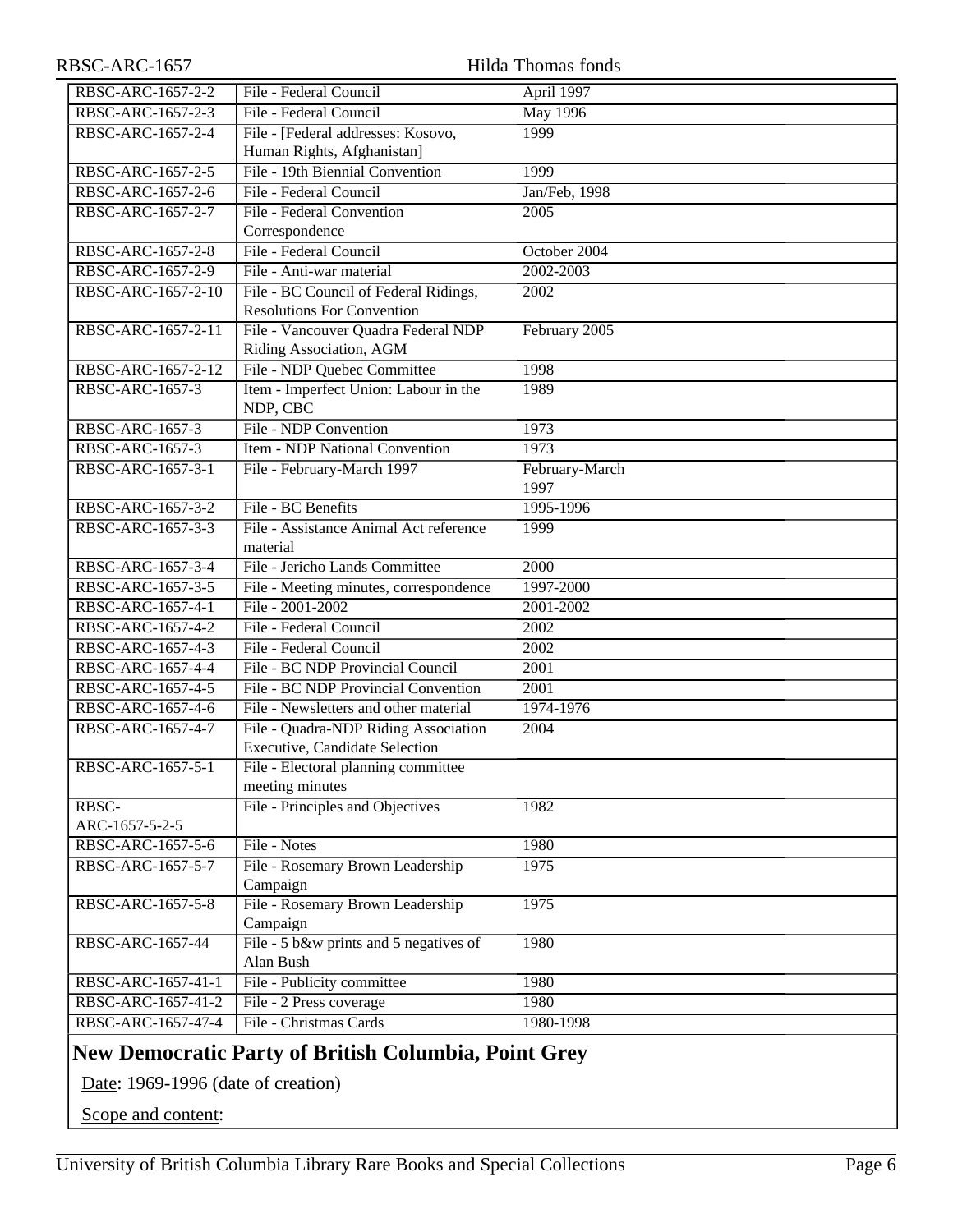Series contains records relating to the Provincial NDP, including records from the Vancouver Point Grey riding where Thomas ran for office in 1972, 1975, 1979 and 1983. The records from the 1989 Vancouver—Richmond Regional Conference pertain to a conference which Thomas organized. Series also contains records of the Point Grey NDP Constituency Association.

Physical description: ca. 250 photographs : b&w and col. prints, and b&w negatives 6 cm of textual records 1 contact sheet ; b&w

| File / item list   |                                           |           |               |           |
|--------------------|-------------------------------------------|-----------|---------------|-----------|
| Ref code           | Title                                     | Dates     | Access status | Container |
| RBSC-ARC-1657-6-1  | File - Hilda Thomas nomination            | 1981      |               |           |
|                    | campaign                                  |           |               |           |
| RBSC-ARC-1657-6-1  | File - Point Grey Democrat newsletter     | 1985-1987 |               |           |
|                    | (interfiled with notes and meeting        |           |               |           |
|                    | minutes)                                  |           |               |           |
| RBSC-ARC-1657-44   | File - Five b & w photos (for campaign    |           |               |           |
|                    | promotion)                                |           |               |           |
| RBSC-ARC-1657-6-2  | File - NDP on Education                   | 1985-1986 |               |           |
| RBSC-ARC-1657-6-3  | File - Point Grey NDP Constituency        | 1980-1982 |               |           |
|                    | Association                               |           |               |           |
| RBSC-ARC-1657-6-4  | File - Point Grey NDP Constituency        | 1979-1982 |               |           |
|                    | Association                               |           |               |           |
| RBSC-ARC-1657-6-5  | File - Point Grey NDP Constituency        | 1983      |               |           |
|                    | Association                               |           |               |           |
| RBSC-ARC-1657-6-6  | File - Point Grey NDP minutes,            | 1983      |               |           |
|                    | correspondence                            |           |               |           |
| RBSC-ARC-1657-6-7  | File - Point Grey NDP Constituency        | 1980-1981 |               |           |
|                    | Association minutes and correspondence    |           |               |           |
| RBSC-ARC-1657-6-8  | File - NDP Provincial Council             | 1980      |               |           |
| RBSC-              | File - NDP on the Environment             | 1972-1996 |               |           |
| ARC-1657-6-9-10    |                                           |           |               |           |
| RBSC-ARC-1657-6-11 | File - Various BC NDP                     | 1978-1992 |               |           |
| RBSC-ARC-1657-7-1  | File - Meeting minutes; notes; reference  | 1992-1998 |               |           |
|                    | material                                  |           |               |           |
| RBSC-ARC-1657-7-2  | File - Minutes; notes; reports; reference | 1971-1988 |               |           |
|                    | material                                  |           |               |           |
| RBSC-ARC-1657-7-3  | File - Handwritten notes                  | 1982      |               |           |
| RBSC-ARC-1657-7-4  | File - Internal Education Committee       | 1976      |               |           |
| RBSC-              | File - Palestine Gulf War, MEPAC          | 1979-1991 |               |           |
| ARC-1657-7-5-9     | [resolutions, correspondence, reference   |           |               |           |
|                    | material, notes]                          |           |               |           |
| RBSC-ARC-1657-8-1  | File - Correspondence, notes, minutes     | 1970-1982 |               |           |
| RBSC-              | File - Hilda Thomas nomination            | 1983      |               |           |
| ARC-1657-8-2-3     | campaign                                  |           |               |           |
| RBSC-ARC-1657-8-4  | File - NDP Speakers notes and MLA's       | 1974-1979 |               |           |
|                    | reports                                   |           |               |           |
| RBSC-ARC-1657-8-5  | File - Point Grey NDP                     | 2001-2003 |               |           |
| RBSC-ARC-1657-9-1  | File - Point Grey NDP                     | 2004      |               |           |
| RBSC-ARC-1657-9-2  | File - Point Grey NDP                     | 2004-2005 |               |           |
| RBSC-ARC-1657-9-3  | File - Miscellaneous loose material       | 1976-2005 |               |           |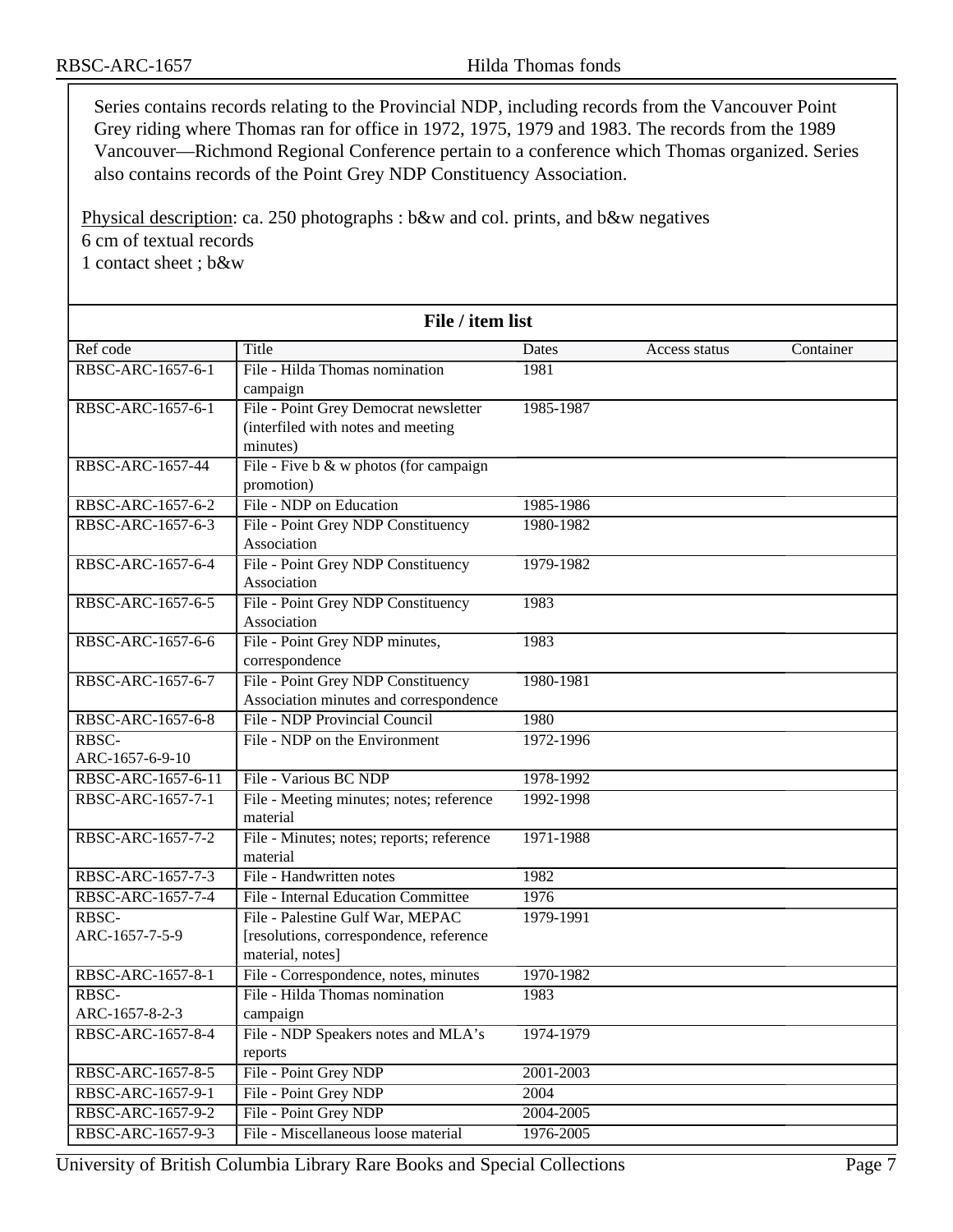| RBSC-ARC-1657            |                                                              | Hilda Thomas fonds |
|--------------------------|--------------------------------------------------------------|--------------------|
| RBSC-                    | File - Point Grey Election Planning                          | 1975-1983          |
| ARC-1657-9-4-6           | Committee                                                    |                    |
| RBSC-ARC-1657-44         | File - 1 col. Photo; 14 b&w photos; 8                        |                    |
|                          | strips of b&w negatives (for campaign                        |                    |
|                          | promotion)                                                   |                    |
| RBSC-ARC-1657-10-1       | File - September 1989 Council                                | 1989               |
| RBSC-ARC-1657-10-2       | File - 1989-1990                                             | 1989-1990          |
| RBSC-                    | File - BC Council of Federal Ridings                         | 1979-1992          |
| ARC-1657-10-3-5          |                                                              |                    |
| RBSC-<br>ARC-1657-10-6-9 | File - Vancouver-Richmond Regional<br>Conference master File | 1989               |
| RBSC-                    |                                                              | December 1989      |
| ARC-1657-10-10           | File - Election Planning                                     |                    |
| RBSC-                    | File - Miscellaneous loose material                          | 1989-2000          |
| ARC-1657-10-11           |                                                              |                    |
| RBSC-                    | File - <em>New Socialist</em> editorial                      | September/         |
| ARC-1657-10-12           | and notes                                                    | October 1983       |
| RBSC-                    | File - BC Council of Federal Ridings                         | 1990-1998          |
| ARC-1657-10-13           |                                                              |                    |
| RBSC-ARC-1657-11-1       | File - Provincial Council                                    | $\overline{200}1$  |
| RBSC-                    | <b>File - Provincial Conventions</b>                         | 1995 and 1996      |
| ARC-1657-11-2-4          |                                                              |                    |
| RBSC-ARC-1657-11-5       | File - Provincial Council                                    | 2002               |
| RBSC-ARC-1657-11-6       | File - Miscellaneous loose material                          | 1989-2002          |
| RBSC-ARC-1657-11-7       | File - Leadership campaigns                                  | 1984-2005          |
| RBSC-ARC-1657-11-8       | File - Elections                                             | 1974               |
| RBSC-ARC-1657-11-9       | File - Hilda Thomas Nomination                               | 1981               |
|                          | Campaign                                                     |                    |
| RBSC-                    | File - Point Grey NDP Zone Three                             | 1976               |
| ARC-1657-11-10           |                                                              |                    |
| RBSC-                    | File - Leadership 1999—Dosanjh                               | 1999               |
| ARC-1657-11-11           | Membership Question                                          |                    |
| RBSC-ARC-1657-12-1       | File - Speaker's notes and speech notes                      | 1979               |
| RBSC-ARC-1657-12-2       | File - Pt. Grey Elections                                    | 1969, 1972         |
| RBSC-ARC-1657-12-3       | File - NDP Campaign                                          | 1975               |
| RBSC-ARC-1657-12-4       | File - NDP Pt Grey Campaign Literature                       | 1979               |
|                          | (NDP, [Social Credit Party])                                 |                    |
| RBSC-ARC-1657-12-5       | File - Sample Social Credit and                              | 1979               |
|                          | Conservative Coverage [newspaper                             |                    |
|                          | clippings and pamphlets]                                     |                    |
| RBSC-ARC-1657-12-6       | File - Background info, Pt. Grey                             | 1979               |
| RBSC-ARC-1657-12-7       | File - Candidate Questionnaires, Pt. Grey                    | May 1979           |
| RBSC-ARC-1657-12-8       | File - Pt Grey Campaign, Press and                           | 1979               |
|                          | Leaflets                                                     |                    |
| RBSC-                    | File - Press Coverage, Pt. Grey                              | 1979               |
| ARC-1657-12-9-10         |                                                              |                    |
| RBSC-                    | File - Freedom of Information                                | 1979               |
| ARC-1657-12-11           |                                                              |                    |
| RBSC-ARC-1657-44         | File - 90 b&w photographs; 18 negative                       |                    |
|                          | strips: Campaign photos of Hilda Thomas                      |                    |
|                          | with running mates Tom Shandel and                           |                    |
|                          | Setty Pendakur                                               |                    |
| RBSC-ARC-1657-13-1       | File - Miscellaneous material                                | 2002-2004          |
| RBSC-ARC-1657-13-2       | File - Provincial Council                                    | 2002               |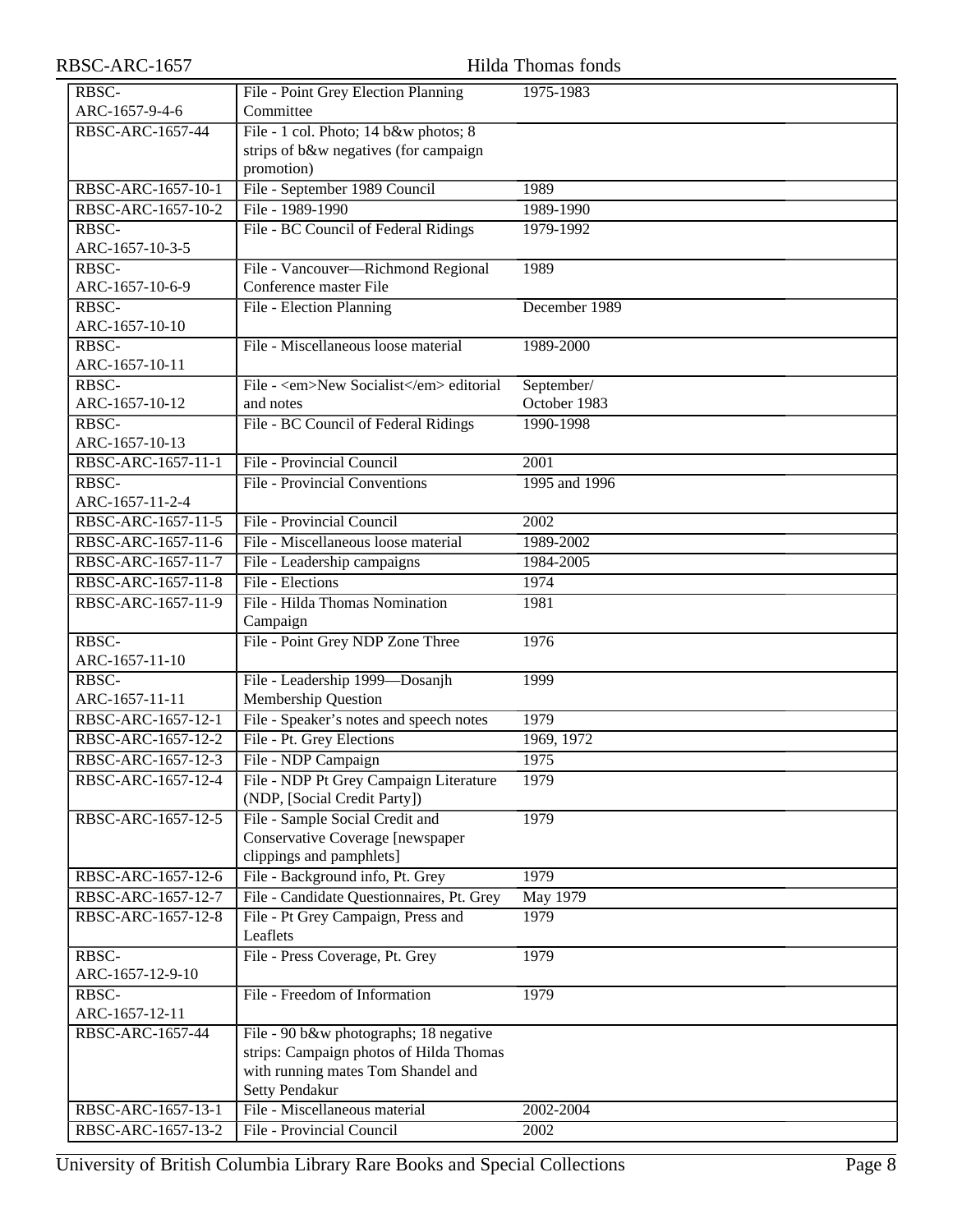# RBSC-ARC-1657 Hilda Thomas fonds

| RBSC-ARC-1657-13-3 | File - BC Renewal                                                   | 2001           |
|--------------------|---------------------------------------------------------------------|----------------|
| RBSC-ARC-1657-44   | File - b&w photos; 9 strips of b&w                                  |                |
|                    | negatives                                                           |                |
| RBSC-ARC-1657-13-4 | File - Task Force on Access to                                      | 1993           |
|                    | Contraception and Abortion, Notes                                   |                |
| RBSC-ARC-1657-13-5 | File - Task Force on Access to                                      | September 1993 |
|                    | Contraception and Abortion, Moderator's                             |                |
|                    | Report, Women's health Conference                                   |                |
| RBSC-ARC-1657-13-6 | File - Task Force on Access to                                      | 1993           |
|                    | Contraception and Abortion, New                                     |                |
|                    | Directions for a Healthy British                                    |                |
|                    | Columbia                                                            |                |
| RBSC-ARC-1657-13-7 | File - Task Force on Access to                                      | 1993           |
|                    | Contraception and Abortion, drafts of                               |                |
|                    | final report                                                        |                |
| RBSC-ARC-1657-13-8 | File - Task Force on Access to                                      | 1993           |
|                    | Contraception and Abortion, drafts of                               |                |
|                    | stakeholders reports                                                |                |
| RBSC-ARC-1657-13-9 | File - Task Force on Access to                                      | 1993           |
|                    | Contraception and Abortion, meeting                                 |                |
|                    | minutes                                                             |                |
| RBSC-ARC-1657-14-1 | File - Task Force on Access to                                      | 1993           |
|                    | Contraception and Abortion, reference                               |                |
|                    | material                                                            |                |
| RBSC-ARC-1657-14-2 | File - Task Force on Access to                                      | 1993           |
|                    | Contraception and Abortion, notes                                   |                |
| RBSC-ARC-1657-14-3 | File - Task Force on Access to                                      | 1993           |
|                    | Contraception and Abortion, notes<br>File - Task Force on Access to |                |
| RBSC-ARC-1657-14-4 |                                                                     | 1993           |
|                    | Contraception and Abortion, target<br>group's stories               |                |
| RBSC-              | File - Task Force on Access to                                      | 1993           |
| ARC-1657-14-5-7    | Contraception and Abortion,                                         |                |
|                    | miscellaneous material                                              |                |
| RBSC-              | File - News clippings                                               | 1972-1975      |
| ARC-1657-41-3-7    |                                                                     |                |
| RBSC-ARC-1657-41-8 | File - Newspaper clippings                                          | November 17,   |
|                    |                                                                     | 1975           |
| RBSC-ARC-1657-41-9 | File - Newspaper clippings                                          | November 18,   |
|                    |                                                                     | 1975           |
| RBSC-              | File - Newspaper clippings                                          | November 19,   |
| ARC-1657-41-10     |                                                                     | 1975           |
| RBSC-              | File - Newspaper clippings                                          | November 20,   |
| ARC-1657-41-11     |                                                                     | 1975           |
| RBSC-              | File - Newspaper clippings                                          | November 21,   |
| ARC-1657-41-42     |                                                                     | 1975           |
| RBSC-              | File - Newspaper clippings                                          | November 22,   |
| ARC-1657-41-13     |                                                                     | 1975           |
| RBSC-              | File - Newspaper clippings                                          | November 21,   |
| ARC-1657-41-12     |                                                                     | 1975           |
| RBSC-              | File - News clippings (from magazines)                              | 1975           |
| ARC-1657-41-14     |                                                                     |                |
| RBSC-              | File - Newspaper clippings                                          | 1975-1980      |
| ARC-1657-41-15     |                                                                     |                |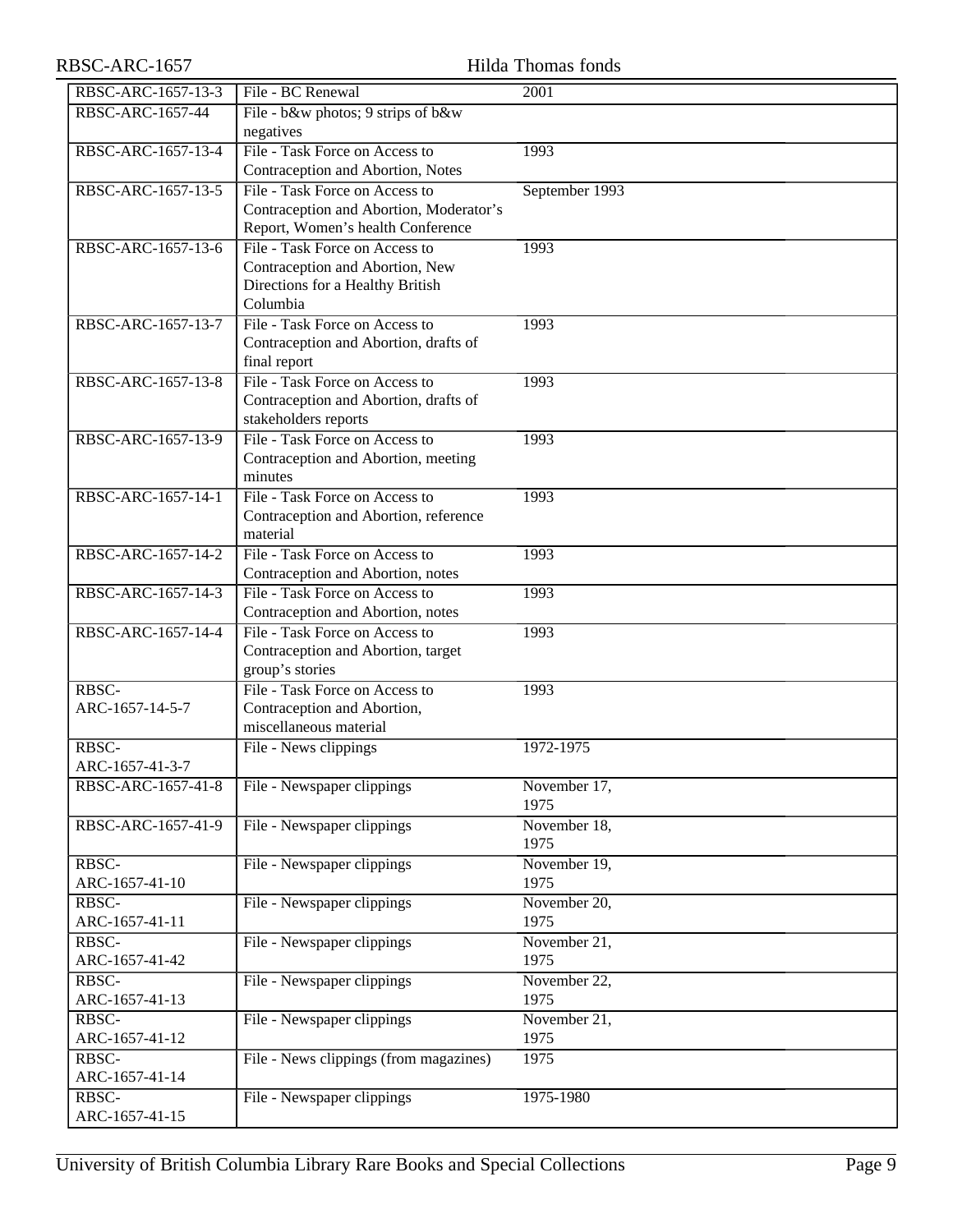| RBSC-ARC-1657      |                                     | Hilda Thomas fonds |
|--------------------|-------------------------------------|--------------------|
| RBSC-              | File - Miscellaneous                | 1975               |
| ARC-1657-41-16     |                                     |                    |
| RBSC-              | File - Point Grey Annual General    | 1975               |
| ARC-1657-41-17     | Meeting, minutes and correspondence |                    |
| RBSC-              | File - Vancouver East by-election   | 1975               |
| ARC-1657-41-18     |                                     |                    |
| RBSC-              | File - Elections                    | 1972-1975          |
| ARC-1657-41-19     |                                     |                    |
| RBSC-              | File - Film series [receipts]       | 1975               |
| ARC-1657-41-20     |                                     |                    |
| RBSC-              | File - Jericho Park Committee       | 1972-1980          |
| ARC-1657-41-21-22  |                                     |                    |
| RBSC-ARC-1657-47-2 | File - 1972 Campaign Material       | 1972               |
| RBSC-ARC-1657-47-3 | File - 1983 Campaign Material       | 1983               |
| RBSC-ARC-1657-47-7 | File - Position Papers              | [1983]             |
| RBSC-              | File - Campaign cards               | 1975 - 1983        |
| ARC-1657-48-14     |                                     |                    |

## <span id="page-9-0"></span>**New Democratic Party Vancouver Area Council**

Date: 1972-1987 (date of creation)

Scope and content:

Series contains records related to the Vancouver NDP, including campaign literature and treasurer's records.

Physical description: 20.5 cm of textual records; 40 photographs : b&w prints and negatives

| File / item list   |                                                                            |              |               |           |
|--------------------|----------------------------------------------------------------------------|--------------|---------------|-----------|
| Ref code           | Title                                                                      | <b>Dates</b> | Access status | Container |
| RBSC-              | File - Civic Campaign - Donations and                                      | 1974         |               |           |
| ARC-1657-15-1-3    | <b>Accounting Records</b>                                                  |              |               |           |
| RBSC-ARC-1657-15-4 | File - Current Invoices and Statements                                     | 1976         |               |           |
| RBSC-ARC-1657-15-5 | File - Paid Invoices                                                       | 1976         |               |           |
| RBSC-ARC-1657-15-6 | File - Minutes                                                             | Feb 29, 1976 |               |           |
| RBSC-ARC-1657-15-7 | File - Constitution amendments; news<br>releases; meeting agendas; minutes | 1972-1976    |               |           |
| RBSC-ARC-1657-15-8 | File - Bills paid                                                          | 1975-1976    |               |           |
| RBSC-              | File - Treasurer's records                                                 | 1974-1975    |               |           |
| ARC-1657-15-9-10   |                                                                            |              |               |           |
| RBSC-              | File - Treasurer's reports                                                 | 1972-1973    |               |           |
| ARC-1657-15-11     |                                                                            |              |               |           |
| RBSC-              | File - Treasurer's Correspondence                                          | 1973-1974    |               |           |
| ARC-1657-15-12     |                                                                            |              |               |           |
| RBSC-              | File - Cheque stubs                                                        | 1972-1975    |               |           |
| ARC-1657-15-13     |                                                                            |              |               |           |
| RBSC-              | File - Statement of Actual Monies In and                                   | 1975-1976    |               |           |
| ARC-1657-15-14     | Out                                                                        |              |               |           |
| $RBSC-$            | File - Check stubs                                                         | 1972-1975    |               |           |
| ARC-1657-15-15     |                                                                            |              |               |           |
| RBSC-              | File - Donations                                                           | 1975-1976    |               |           |
| ARC-1657-15-16     |                                                                            |              |               |           |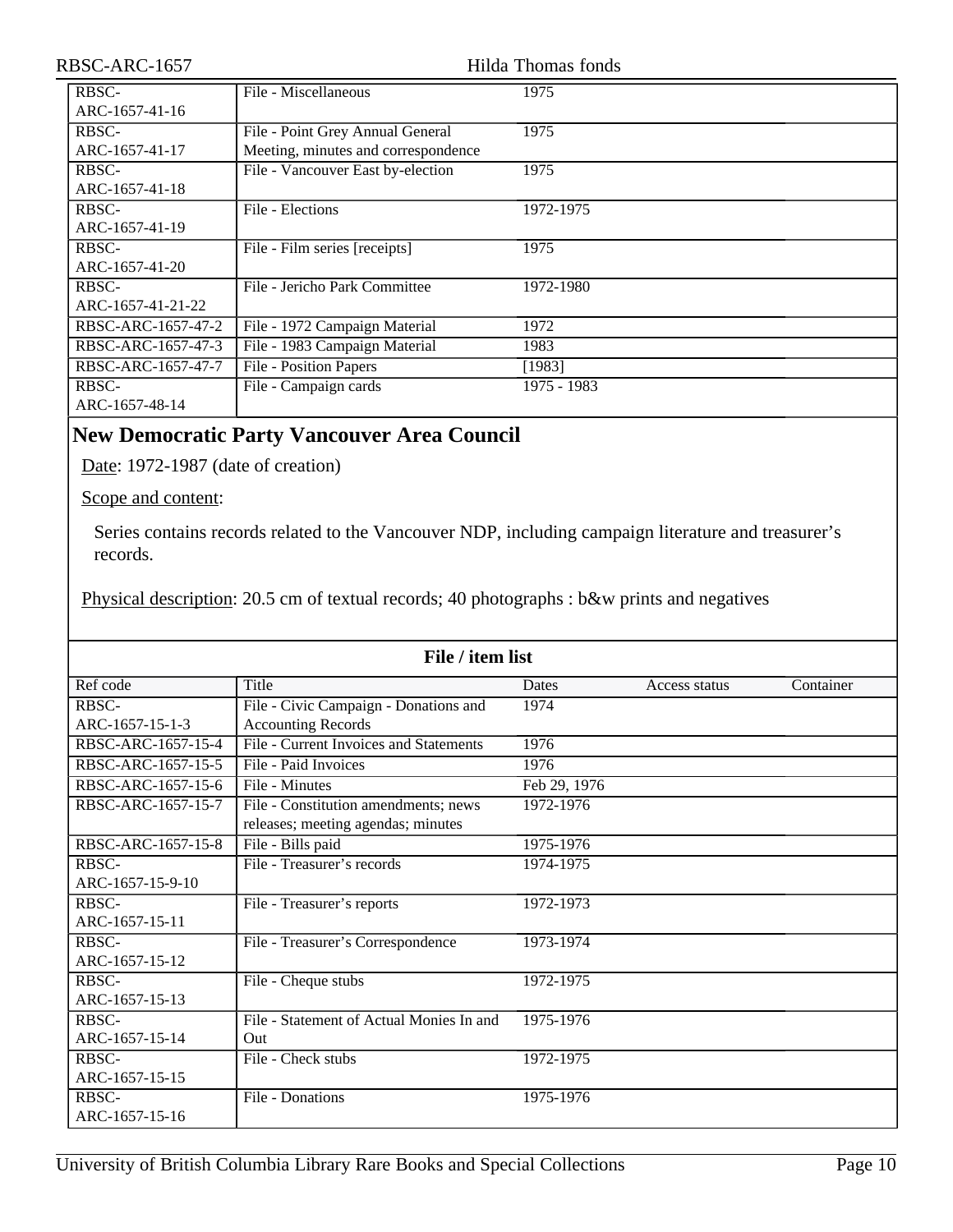| RBSC-ARC-1657      |                                         | Hilda Thomas fonds |
|--------------------|-----------------------------------------|--------------------|
| RBSC-ARC-1657-16-1 | File - Donations                        | 1974-1975          |
| RBSC-ARC-1657-16-2 | File - Invoices and Receipts            | 1976               |
| RBSC-ARC-1657-16-3 | File - [Rosemary] Brown Committee       | 1974-1975          |
|                    | <b>Account Books</b>                    |                    |
| RBSC-ARC-1657-16-4 | File - Deposits                         | 1975-1976          |
| RBSC-ARC-1657-16-5 | File - Old Billing                      | 1975-1976          |
| RBSC-ARC-1657-16-6 | File - Deposit book                     | 1974-1975          |
| RBSC-ARC-1657-16-7 | File - Const. Billing                   | 1976               |
| RBSC-ARC-1657-16-8 | File - Miscellaneous loose VAC material | 1976-1987          |
| RBSC-ARC-1657-16-9 | File - 1978                             | 1978               |
| RBSC-ARC-1657-44   | File - b&w photos and 1 strip of b&w    | 1978               |
|                    | negatives                               |                    |

## <span id="page-10-0"></span>**New Democratic Party Participation of Women Committee**

Date: 1974-1984 (date of creation)

Scope and content:

Series contains records from the NDP Participation of Women Committee (POW), which Thomas was a member of for a number of years and chaired from 1981-1984. One of the main activities of the POW was the Task Force on Older Women in Canada, and records relating to the production of that report are included here.

Physical description: 32 cm of textual records

| File / item list                                                              |                                         |           |               |           |
|-------------------------------------------------------------------------------|-----------------------------------------|-----------|---------------|-----------|
| Ref code                                                                      | Title                                   | Dates     | Access status | Container |
| RBSC-                                                                         | File - 1982-1983                        | 1982-1983 |               |           |
| ARC-1657-16-10                                                                |                                         |           |               |           |
| RBSC-                                                                         | File - Pensions                         | 1982-1983 |               |           |
| ARC-1657-16-11                                                                |                                         |           |               |           |
| RBSC-                                                                         | File - 1977-1984                        | 1977-1984 |               |           |
| ARC-1657-16-12                                                                |                                         |           |               |           |
| RBSC-                                                                         | File - Task Force on Older Women in     |           |               |           |
| ARC-1657-16-13                                                                | Canada                                  |           |               |           |
| RBSC-                                                                         | File - 1983                             | 1983      |               |           |
| ARC-1657-16-14-15                                                             |                                         |           |               |           |
| RBSC-                                                                         | File - 1983 (includes materials related | 1983      |               |           |
| ARC-1657-17-1-2                                                               | to the Task Force on Older Women in     |           |               |           |
|                                                                               | Canada)                                 |           |               |           |
| RBSC-                                                                         | File - Correspondence, reference        | 1974-1982 |               |           |
| ARC-1657-17-3-4                                                               | material, notes, and meeting minutes    |           |               |           |
| RBSC-                                                                         | File - Task Force on Older Women in     | 1982-1983 |               |           |
| ARC-1657-17-5-6                                                               | Canada                                  |           |               |           |
| RBSC-ARC-1657-18-1                                                            | File - Notes, report by Thomas, meeting | 1982-1983 |               |           |
|                                                                               | minutes                                 |           |               |           |
| New Democratic Party of British Columbia Standing Committee on Women's Rights |                                         |           |               |           |

## <span id="page-10-1"></span>**(Women's Rights Committee or WRC)**

Date: 1972-2003 (date of creation)

Scope and content: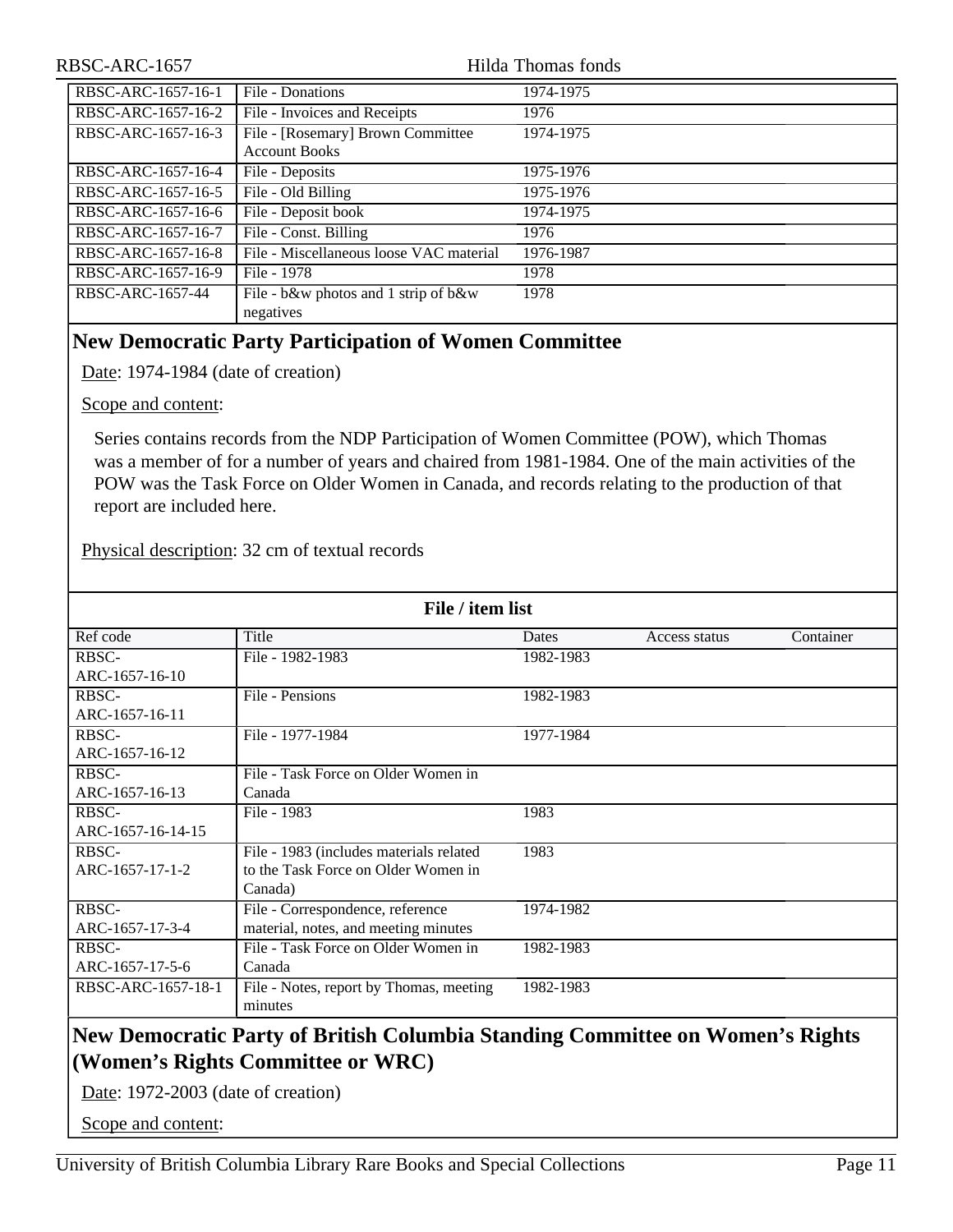Series includes records related to the Women's Rights Committee (WRC), a committee which was created to "develop and strengthen the NDP policy on Women's Rights. Thomas was an active member of WRC for a number of years. The WRC also published the feminist socialist newsletter <em>Priorites</em>, which Thomas was Coordinating Editor of from 1979-1981, and records related to the production of <em>Priorites</em> are included here. The series also includes records related to a report Thomas wrote for the Task Force for Technological Change.

Physical description: 82 cm of textual records; 5 photographs : col. and b&w prints

| File / item list         |                                                                                                          |                             |               |           |
|--------------------------|----------------------------------------------------------------------------------------------------------|-----------------------------|---------------|-----------|
| Ref code                 | Title                                                                                                    | Dates                       | Access status | Container |
| RBSC-ARC-1657-18-2       | File - 1972 Election Background Paper                                                                    | 1972                        |               |           |
| RBSC-ARC-1657-18-3       | File - NDP Women's Rights Committee                                                                      | 1990                        |               |           |
| RBSC-                    | File - Free Trade                                                                                        | 1987-1988                   |               |           |
| ARC-1657-18-4-5          |                                                                                                          |                             |               |           |
| RBSC-ARC-1657-18-6       | File - NDP Point Grey Women's Rights<br>Committee                                                        | 2003                        |               |           |
| RBSC-ARC-1657-18-7       | File - 1990-2003                                                                                         | 1990-2003                   |               |           |
| RBSC-ARC-1657-18-8       | File - Women and the Constitution<br>subject file                                                        | 1980-1981                   |               |           |
| RBSC-ARC-1657-18-9       | File - Handwritten notes                                                                                 |                             |               |           |
| RBSC-<br>ARC-1657-18-10  | File - Women and the Constitution                                                                        | 1976-1988                   |               |           |
| RBSC-<br>ARC-1657-18-11  | File - Women's Social Policy Review<br>Coalition Conference to Stop the Attack<br>on Our Social Programs |                             |               |           |
| RBSC-ARC-1657-19-1       | File - Newspaper clippings                                                                               | 1979-1981                   |               |           |
| RBSC-ARC-1657-19-2       | File - History of the Women's Rights<br>Committee                                                        |                             |               |           |
| RBSC-ARC-1657-19-3       | File - Meeting minutes, correspondence<br>and other documents                                            | 1988-1989                   |               |           |
| RBSC-ARC-1657-19-4       | File - WRC Manifesto                                                                                     | 1974                        |               |           |
| RBSC-ARC-1657-19-5       | File - Early documents, CCF Women's<br>Council                                                           |                             |               |           |
| RBSC-ARC-1657-19-6       | File - Miscellaneous loose material                                                                      | 1977-2005                   |               |           |
| RBSC-ARC-1657-19-7       | File - Committee on the Status of Women<br>Academics                                                     | 1973-2001                   |               |           |
| RBSC-ARC-1657-19-8       | File - Meeting minutes and<br>correspondence                                                             | 1978-1980                   |               |           |
| RBSC-                    | File - Meeting minutes, correspondence,                                                                  | 1974-1978                   |               |           |
| ARC-1657-19-9-10         | and other documents                                                                                      |                             |               |           |
| RBSC-ARC-1657-20-1       | File - Reference material                                                                                | 1981-1983                   |               |           |
| RBSC-ARC-1657-20-2       | File - NDP Federal Women's Conference<br>Material                                                        | 1975                        |               |           |
| RBSC-ARC-1657-20-3       | File - Miscellaneous loose material                                                                      | 1984-1992                   |               |           |
| RBSC-ARC-1657-20-4       | File - Reference material                                                                                | 1980-1985                   |               |           |
| RBSC-<br>ARC-1657-20-5-6 | File - Correspondence, reports and other<br>material                                                     | 1990-1992                   |               |           |
| RBSC-ARC-1657-21-1       | File - September-November 1989                                                                           | September-<br>November 1989 |               |           |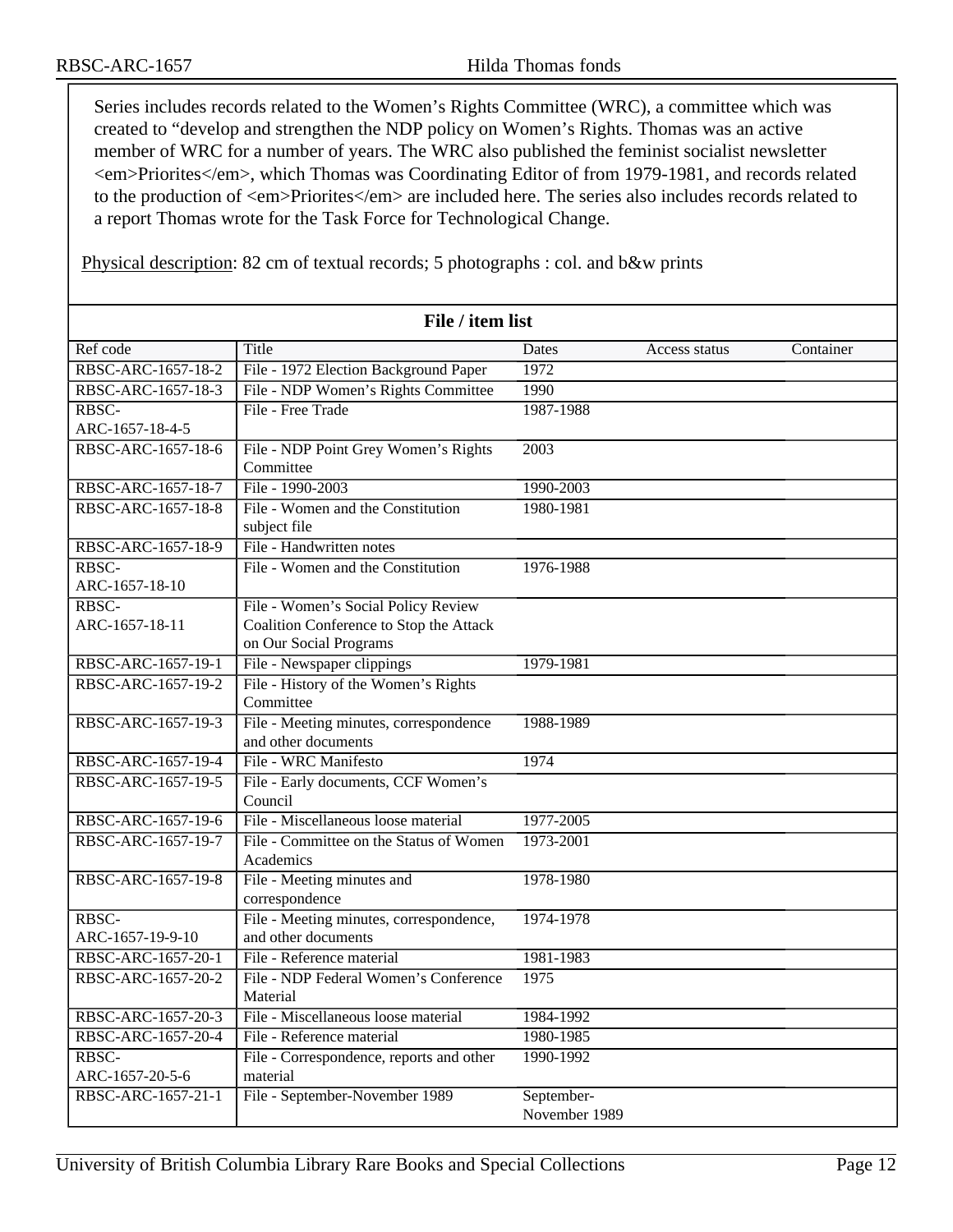| RBSC-ARC-1657           |                                                                                                            | Hilda Thomas fonds    |
|-------------------------|------------------------------------------------------------------------------------------------------------|-----------------------|
| RBSC-ARC-1657-21-2      | File - Ellensburgh Conference<br>(Washington Women's Conference,<br>1977)                                  | 1977                  |
| RBSC-ARC-1657-21-3      | File - Miscellaneous documents                                                                             | 1975-1988             |
| RBSC-ARC-1657-21-4      | File - Priorites minutes and other<br>documents                                                            | 1976-1980             |
| RBSC-ARC-1657-21-5      | File - WRC Steering Committee May-<br>November, 1987                                                       | May-November,<br>1987 |
| RBSC-ARC-1657-21-6      | File - Subject file: women's health                                                                        | 1988                  |
| RBSC-ARC-1657-21-7      | File - Miscellaneous                                                                                       | 1989                  |
| RBSC-ARC-1657-21-8      | File - Miscellaneous                                                                                       | 1987-1989             |
| RBSC-ARC-1657-21-9      | File - Exec                                                                                                | 1988                  |
| RBSC-ARC-1657-22-1      | File - Task Force On Older Women                                                                           | 1980                  |
| RBSC-ARC-1657-22-2      | File - Academic Women at UBC                                                                               | 1980-1982             |
| RBSC-ARC-1657-22-3      | File - Lower Mainland Solidarity<br>Coalition                                                              | 1984                  |
| RBSC-ARC-1657-22-4      | File - Lower Mainland Solidarity<br>Coalition                                                              | 1983-1984             |
| RBSC-ARC-1657-22-5      | File - Research notes, NDP                                                                                 | 1979-1981             |
| RBSC-ARC-1657-22-6      | File - Miscellaneous                                                                                       | 1980                  |
| RBSC-ARC-1657-22-7      | File - NDP correspondence, notes and<br>other material                                                     | 1989-1996             |
| RBSC-ARC-1657-22-8      | File - Miscellaneous feminist material                                                                     | 1987-1993             |
| RBSC-ARC-1657-22-9      | File - <em>Priorites</em> issue on Hilda<br>Thomas                                                         |                       |
| RBSC-ARC-1657-44        | File - 3 col. and 2 b&w photos                                                                             |                       |
| RBSC-<br>ARC-1657-22-10 | File - Priorites Copy (also included<br>meeting minutes of the WRC)                                        | 1980-1982             |
| RBSC-<br>ARC-1657-22-11 | File - <em>Priorites</em> Current                                                                          | 1979-1982             |
| RBSC-ARC-1657-23-1      | File - Reference material found with<br>Priorites files, related to women,<br>pornography and prostitution | 1979-1983             |
| RBSC-ARC-1657-23-2      | File - Task Force for Technological<br>Change                                                              | 1985                  |
| RBSC-ARC-1657-23-3      | File - Technological change Conference<br>(notes)                                                          | 1983                  |

<span id="page-12-0"></span>Series contains minutes, newsletters and other records, including records related to the Dunbar—West Point Grey Information Centre.

Physical description: 7 cm of textual records

| File / item list   |                  |           |               |           |
|--------------------|------------------|-----------|---------------|-----------|
| Ref code           | Title            | Dates     | Access status | Container |
| RBSC-ARC-1657-23-4 | File - 1972-1974 | 1972-1974 |               |           |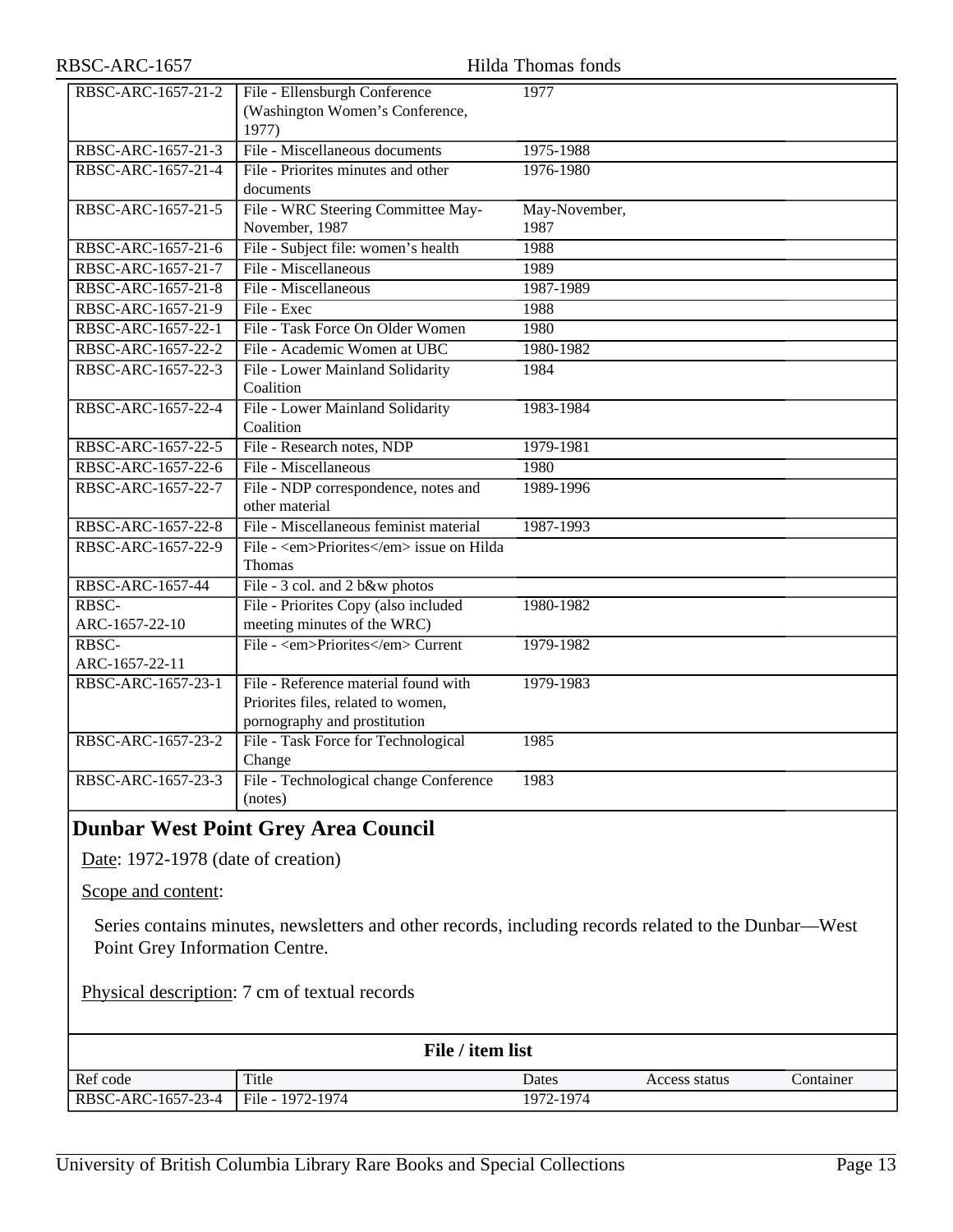| RBSC-ARC-1657            |                                                                                                        | Hilda Thomas fonds |  |
|--------------------------|--------------------------------------------------------------------------------------------------------|--------------------|--|
| RBSC-<br>ARC-1657-23-5-7 | File - Dunbar—West Point Grey<br>Information Centre, meeting minutes,<br>newsletters and other records | 1974-1978          |  |

## <span id="page-13-0"></span>**Vietnam War**

Date: 1969-1986 (date of creation)

Scope and content:

Series contains reference material about the Vietnam War, and material related to demonstrations against it. It also contains correspondence and minutes from the Vietnam Action Committee, of which Hilda Thomas was chair from 1968-1970.

Physical description: 19 cm of textual records

<span id="page-13-1"></span>

| Ref code<br>Title<br>RBSC-ARC-1657-24-1<br>RBSC-<br>ARC-1657-24-2-5<br>RBSC-ARC-1657-24-6<br>War in Vietnam<br>RBSC-ARC-1657-24-7<br>RBSC-ARC-1657-24-8<br>Vietnam 1<br>RBSC-ARC-1657-47-1 | File - Vietnam Action Committee<br>Correspondence and Reference Material<br>File - Vietnam Action Committee<br>File - Artist's Committee Against the<br>File - Vietnam Action Committee<br>File - UBC Teacher's Committee on<br>File - UBC Teacher's Committee on | Dates<br>1970-1972<br>1965-1972<br>1968<br>1965-1971<br>1972 | Access status | Container |
|--------------------------------------------------------------------------------------------------------------------------------------------------------------------------------------------|-------------------------------------------------------------------------------------------------------------------------------------------------------------------------------------------------------------------------------------------------------------------|--------------------------------------------------------------|---------------|-----------|
|                                                                                                                                                                                            |                                                                                                                                                                                                                                                                   |                                                              |               |           |
|                                                                                                                                                                                            |                                                                                                                                                                                                                                                                   |                                                              |               |           |
|                                                                                                                                                                                            |                                                                                                                                                                                                                                                                   |                                                              |               |           |
|                                                                                                                                                                                            |                                                                                                                                                                                                                                                                   |                                                              |               |           |
|                                                                                                                                                                                            |                                                                                                                                                                                                                                                                   |                                                              |               |           |
|                                                                                                                                                                                            |                                                                                                                                                                                                                                                                   |                                                              |               |           |
|                                                                                                                                                                                            |                                                                                                                                                                                                                                                                   |                                                              |               |           |
|                                                                                                                                                                                            |                                                                                                                                                                                                                                                                   |                                                              |               |           |
|                                                                                                                                                                                            |                                                                                                                                                                                                                                                                   |                                                              |               |           |
|                                                                                                                                                                                            |                                                                                                                                                                                                                                                                   |                                                              |               |           |
|                                                                                                                                                                                            |                                                                                                                                                                                                                                                                   | 1971-1972                                                    |               |           |
| Vietnam <sub>2</sub>                                                                                                                                                                       |                                                                                                                                                                                                                                                                   |                                                              |               |           |
| RBSC-ARC-1657-24-9                                                                                                                                                                         | File - Claire Culhane "Enough" Vigil                                                                                                                                                                                                                              | 1969                                                         |               |           |
| File - The Maddox<br>RBSC-                                                                                                                                                                 |                                                                                                                                                                                                                                                                   | 1986                                                         |               |           |
| ARC-1657-24-10                                                                                                                                                                             |                                                                                                                                                                                                                                                                   |                                                              |               |           |
| RBSC-                                                                                                                                                                                      | File - May 30 Cambodia-Kent State                                                                                                                                                                                                                                 | 1970                                                         |               |           |
| ARC-1657-24-11                                                                                                                                                                             |                                                                                                                                                                                                                                                                   |                                                              |               |           |
| RBSC-                                                                                                                                                                                      | File - SFU Conference, VCC Soldiers                                                                                                                                                                                                                               | 1970                                                         |               |           |
| ARC-1657-24-12                                                                                                                                                                             | Against the War in Vietnam                                                                                                                                                                                                                                        |                                                              |               |           |
| RBSC-                                                                                                                                                                                      | File - Vietnam Action Committee                                                                                                                                                                                                                                   | 1968-1970                                                    |               |           |
| ARC-1657-24-13                                                                                                                                                                             |                                                                                                                                                                                                                                                                   |                                                              |               |           |
| RBSC-                                                                                                                                                                                      | File - Cambodia Newspaper clippings                                                                                                                                                                                                                               | 1970                                                         |               |           |
| ARC-1657-24-14                                                                                                                                                                             |                                                                                                                                                                                                                                                                   |                                                              |               |           |
| RBSC-ARC-1657-25-1                                                                                                                                                                         | File - April 18, 1970 Vietnam Demo                                                                                                                                                                                                                                | April 18, 1970                                               |               |           |
| RBSC-ARC-1657-25-2                                                                                                                                                                         | File - Vietnam Materials April 6, 1969                                                                                                                                                                                                                            | April 6, 1969                                                |               |           |
| File - Voice of Women<br>RBSC-ARC-1657-25-3                                                                                                                                                |                                                                                                                                                                                                                                                                   | 1969                                                         |               |           |
| RBSC-ARC-1657-25-4                                                                                                                                                                         | File - Miscellaneous materials                                                                                                                                                                                                                                    | 1969                                                         |               |           |
| RBSC-ARC-1657-25-5                                                                                                                                                                         | File - 1969 Vietnam Action Committee                                                                                                                                                                                                                              | 1969                                                         |               |           |
| Demo                                                                                                                                                                                       |                                                                                                                                                                                                                                                                   |                                                              |               |           |
| RBSC-ARC-1657-25-6                                                                                                                                                                         | File - Vietnam war clippings                                                                                                                                                                                                                                      | 1970                                                         |               |           |
| <b>Committee to Defend Political Prisoners in Quebec</b><br>Date: 1970-1971 (date of creation)                                                                                             |                                                                                                                                                                                                                                                                   |                                                              |               |           |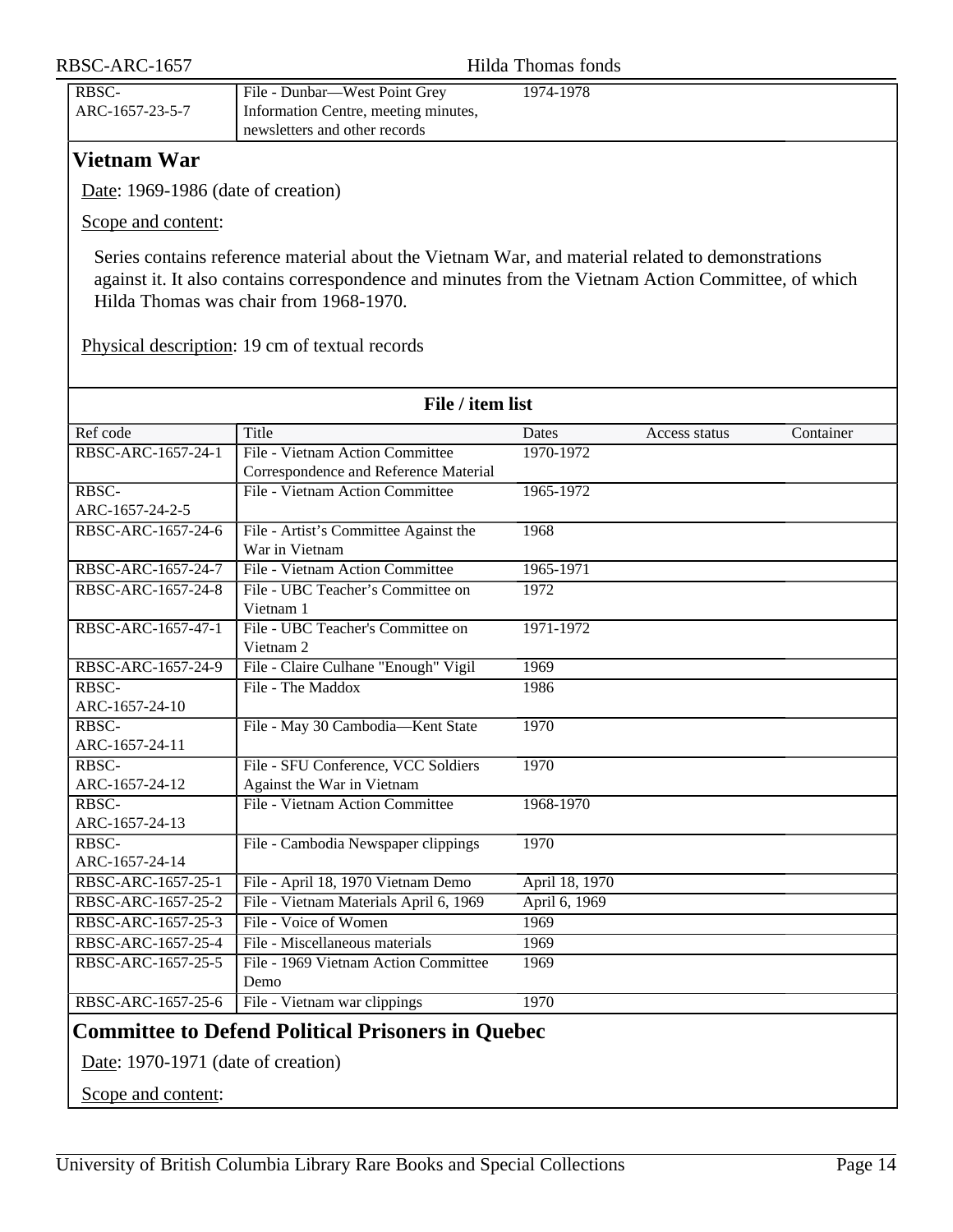Series contains records relating to the committee, including correspondence and reference material, of which Hilda was chair.

#### Physical description: 4 cm of textual records

| File / item list   |                                          |           |               |           |
|--------------------|------------------------------------------|-----------|---------------|-----------|
| Ref code           | Title                                    | Dates     | Access status | Container |
| RBSC-ARC-1657-25-7 | File - Subject file on prisoner's rights | 1970s     |               |           |
| RBSC-ARC-1657-25-8 | File - 1970-71                           | 1970-1971 |               |           |
| RBSC-ARC-1657-25-9 | File - 1970                              | 1970      |               |           |
| RBSC-              | File - 1970                              | 1970      |               |           |
| ARC-1657-25-10     |                                          |           |               |           |

#### <span id="page-14-0"></span>**Endowment Lands Regional Park Committee**

Date: 1982-1988 (date of creation)

Scope and content:

Series contains records related to the Endowment Lands Regional Park Committee, which helped establish Pacific Spirit Park as a Regional Park on the University Endowment Lands.

Physical description: 13 cm of textual records

| File / item list   |                                         |           |               |           |
|--------------------|-----------------------------------------|-----------|---------------|-----------|
| Ref code           | Title                                   | Dates     | Access status | Container |
| RBSC-              | File - Published material               | 1970s     |               |           |
| ARC-1657-25-11     |                                         |           |               |           |
| RBSC-              | File - Endowment land Regional park     | 1988      |               |           |
| ARC-1657-25-12-13  | committee                               |           |               |           |
| RBSC-ARC-1657-26-1 | File - Subject file: Use of Point Grey  | 1973-1987 |               |           |
|                    | Lands Discovery park                    |           |               |           |
| RBSC-ARC-1657-26-2 | File - Meeting minutes, correspondence, | 1974-1982 |               |           |
|                    | pamphlets                               |           |               |           |
|                    |                                         |           |               |           |

#### <span id="page-14-1"></span>**BC Federation of Labour**

Date: 1980-1981 (date of creation)

Scope and content:

Series contains notes and printed material related to the BC Federation of Labour.

Physical description: 0.5 cm of textual records

| File / item list                    |       |           |               |           |
|-------------------------------------|-------|-----------|---------------|-----------|
| Ref code                            | Title | Dates     | Access status | Container |
| RBSC-ARC-1657-26-2   File - 1980-81 |       | 1980-1981 |               |           |

#### <span id="page-14-2"></span>**Everywoman's Health Centre**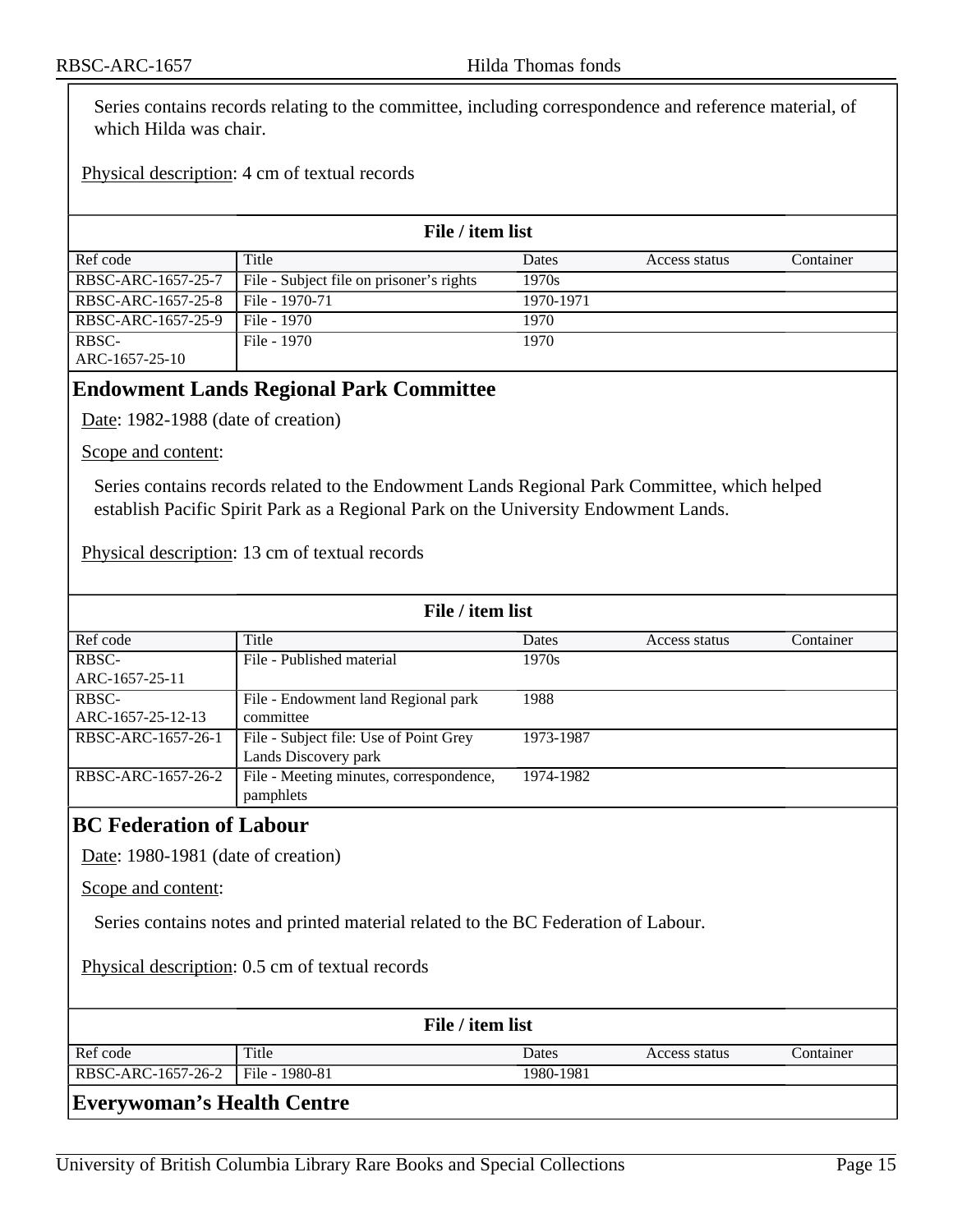Date: 1979-2001 (date of creation)

Scope and content:

Series contains correspondence, minutes, pamphlets, reference material and other records relating to the operations of the Everywoman's Health Centre, an abortion clinic which Thomas helped found in 1988. Series also contains records from the British Columbia Coalition for Abortion Clinics (BCCAC), which originally operated the clinic.

Physical description: 104 cm of textual records; 2 col. photographs

|                    | File / item list                           |               |               |           |
|--------------------|--------------------------------------------|---------------|---------------|-----------|
| Ref code           | Title                                      | Dates         | Access status | Container |
| RBSC-              | File - Correspondence, minutes,            | 1979-1988     |               |           |
| ARC-1657-26-4-9    | pamphlets, reference material              |               |               |           |
| RBSC-              | File - Constitution and By-laws, AGM       | 1990-1993     |               |           |
| ARC-1657-26-10     |                                            |               |               |           |
| RBSC-ARC-1657-27-1 | File - Bill C-43                           |               |               |           |
| RBSC-ARC-1657-27-2 | File - Finance Committee Records           | 1988-1993     |               |           |
| RBSC-ARC-1657-27-3 | File - Reference material                  | 1991-1992     |               |           |
| RBSC-ARC-1657-27-4 | File - Security Committee                  | 1990-1992     |               |           |
| RBSC-ARC-1657-27-5 | File - Minutes                             | October 1989- |               |           |
|                    |                                            | May 1992      |               |           |
| RBSC-ARC-1657-27-6 | File - BCCAC: Management committee         | 1987-1989     |               |           |
|                    | meeting minutes, medical staff meeting     |               |               |           |
|                    | minutes, BCCAC meeting minutes, etc        |               |               |           |
| RBSC-ARC-1657-27-7 | File - Outreach committee                  | 1987-1988     |               |           |
| RBSC-ARC-1657-27-8 | File - Letters, articles and speech notes  | 1988-1989     |               |           |
| RBSC-ARC-1657-44   | File - 2 col. photographs of Hilda at      |               |               |           |
|                    | clinic from Vancouver Sun                  |               |               |           |
| RBSC-ARC-1657-28-1 | File - Legal                               | 1988-1989     |               |           |
| RBSC-              | File - B.C. Coalition for Abortion Clinics | 1988-1989     |               |           |
| ARC-1657-28-2-3    | <b>Steering Committee Minutes</b>          |               |               |           |
| RBSC-ARC-1657-28-4 | File - B.C. Coalition for Abortion Clinics | 1987-1991     |               |           |
|                    | meeting minutes and newsletters            |               |               |           |
| RBSC-ARC-1657-28-5 | File - Meeting minutes, correspondence     | 1987-1992     |               |           |
|                    | and press releases                         |               |               |           |
| RBSC-ARC-1657-28-6 | File - Hilda-Miscellaneous                 | 1987-1989     |               |           |
| RBSC-              | File - Bill C-43                           | 19881-990     |               |           |
| ARC-1657-29-12     |                                            |               |               |           |
| RBSC-ARC-1657-30-1 | File - Security Committee                  | 1989          |               |           |
| RBSC-ARC-1657-30-2 | File - Federal NDP documents               | 1990-1993     |               |           |
| RBSC-ARC-1657-28-7 | File - Constitution and By-laws            | 1988-1990     |               |           |
| RBSC-ARC-1657-28-8 | File - Media Committee                     | 1988-1991     |               |           |
| RBSC-ARC-1657-28-9 | File - Information Package                 | 1986-1989     |               |           |
| RBSC-              | File - Miscellaneous documents,            | 1989-1991     |               |           |
| ARC-1657-29-1-5    | including finance committee records, job   |               |               |           |
|                    | descriptions, peer review process and      |               |               |           |
|                    | other documents related to the creation of |               |               |           |
|                    | policy                                     |               |               |           |
| RBSC-              | File - Task Force on Access to             | 1994          |               |           |
| ARC-1657-29-6-11   | Contraception an Abortion services         |               |               |           |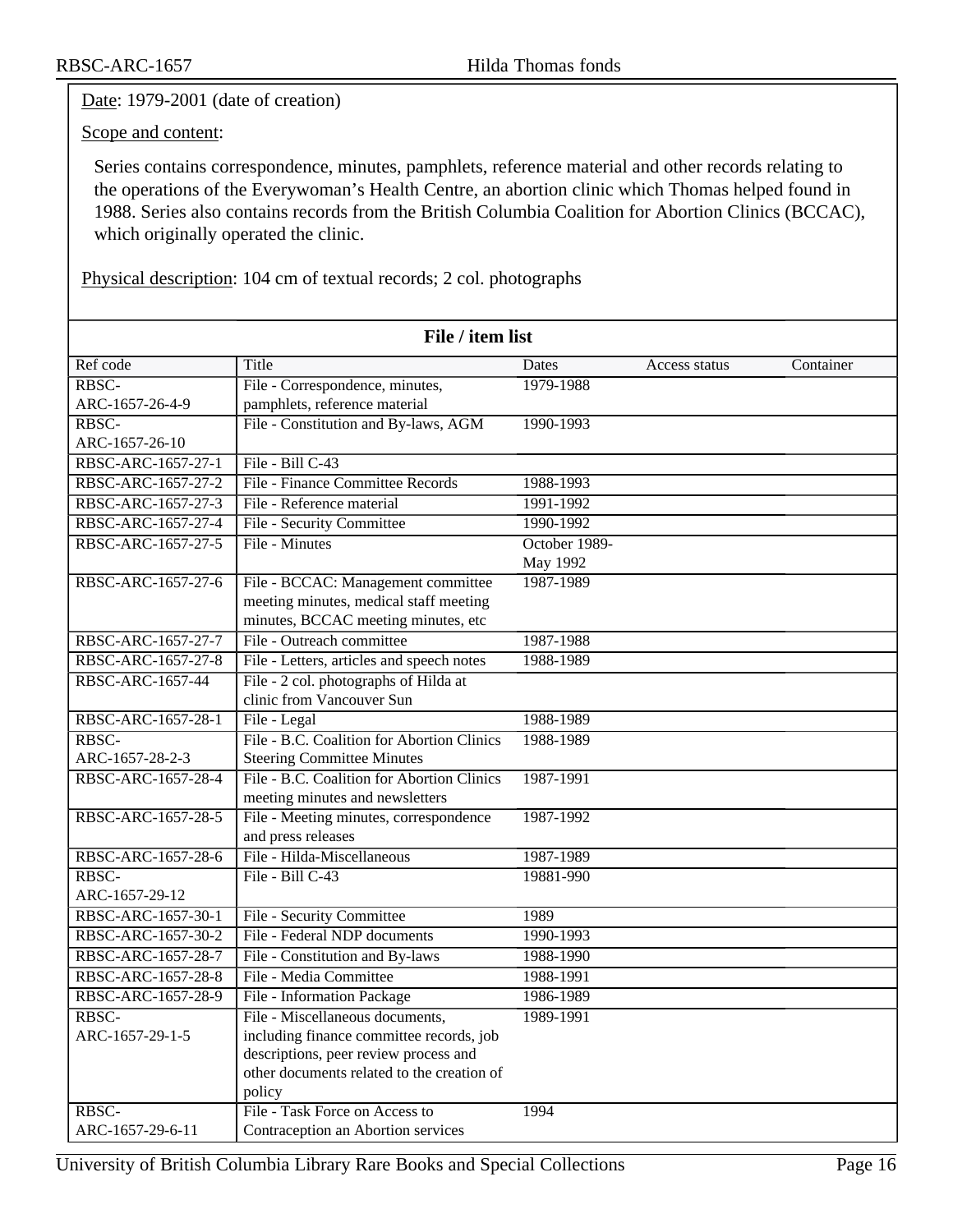#### RBSC-ARC-1657 Hilda Thomas fonds

| RBSC-ARC-1657-30-3 | File - Newspaper Articles              | 1988-1989 |
|--------------------|----------------------------------------|-----------|
| RBSC-ARC-1657-30-4 | File - <em>Realizing Choices: The</em> | 1994      |
|                    | Report of the British Columbia Task    |           |
|                    | Force on Access to Contraception and   |           |
|                    | Abortion Services                      |           |
| RBSC-              | File - Task Force on Access to         | 1994      |
| ARC-1657-30-5-9    | Contraception and Abortion             |           |
| RBSC-              | File - Abortion subject file           | 1996-1997 |
| ARC-1657-30-10     |                                        |           |
| RBSC-              | File - Correspondence                  | 1989      |
| ARC-1657-30-11     |                                        |           |
| RBSC-ARC-1657-31-1 | File - Management Committee            | 1988-1989 |
| RBSC-ARC-1657-31-2 | File - Clinic tax number files         | 1988-1990 |
| RBSC-ARC-1657-31-3 | File - Neo-nazi/far right press kit    | 1988      |
| RBSC-ARC-1657-31-4 | File - Tax appeal                      | 1990      |
| RBSC-ARC-1657-31-5 | File - Court challenge                 | 1991      |
| RBSC-ARC-1657-31-6 | File - Women's health subject file     | 1973-1986 |
| RBSC-ARC-1657-31-7 | File - BC Coalition of People with     | 1994-1999 |
|                    | Disabilities 1                         |           |
| RBSC-              | File - BC Coalition of People with     | 1991-2001 |
| ARC-1657-47-13     | Disabilities 2                         |           |
| RBSC-ARC-1657-31-8 | File - Miscellaneous                   | 1983-1991 |
| RBSC-ARC-1657-31-9 | File - 1993-94                         | 1993-1994 |
| RBSC-              | File - Speech notes                    | n.d.      |
| ARC-1657-31-10     |                                        |           |
| RBSC-              | File - Correspondence                  | 1993-1994 |
| ARC-1657-31-11     |                                        |           |
| RBSC-              | File - Health Ministry correspondence  | 1990-1992 |
| ARC-1657-31-12     | and notes                              |           |

## <span id="page-16-0"></span>**Women's Selection Committee for Women's Health Advisory Committee to the Vancouver Health Board**

Date: 1995-1996 (date of creation)

Scope and content:

Series contains reference material and notes for the Women's Health Advisory Committee to the Vancouver Health Board, on which Thomas served.

Physical description: 4 cm of textual records

#### **File / item list**

| Ref code        | Title                               | Dates     | Access status | Container |
|-----------------|-------------------------------------|-----------|---------------|-----------|
| RBSC-           | file - Reference material and notes | 1995-1996 |               |           |
| ARC-1657-32-1-2 |                                     |           |               |           |

## <span id="page-16-1"></span>**BC Federation of Women**

Date: 1974-1975 (date of creation)

Scope and content:

Series contains records related to the creation of the BC Federation of Women.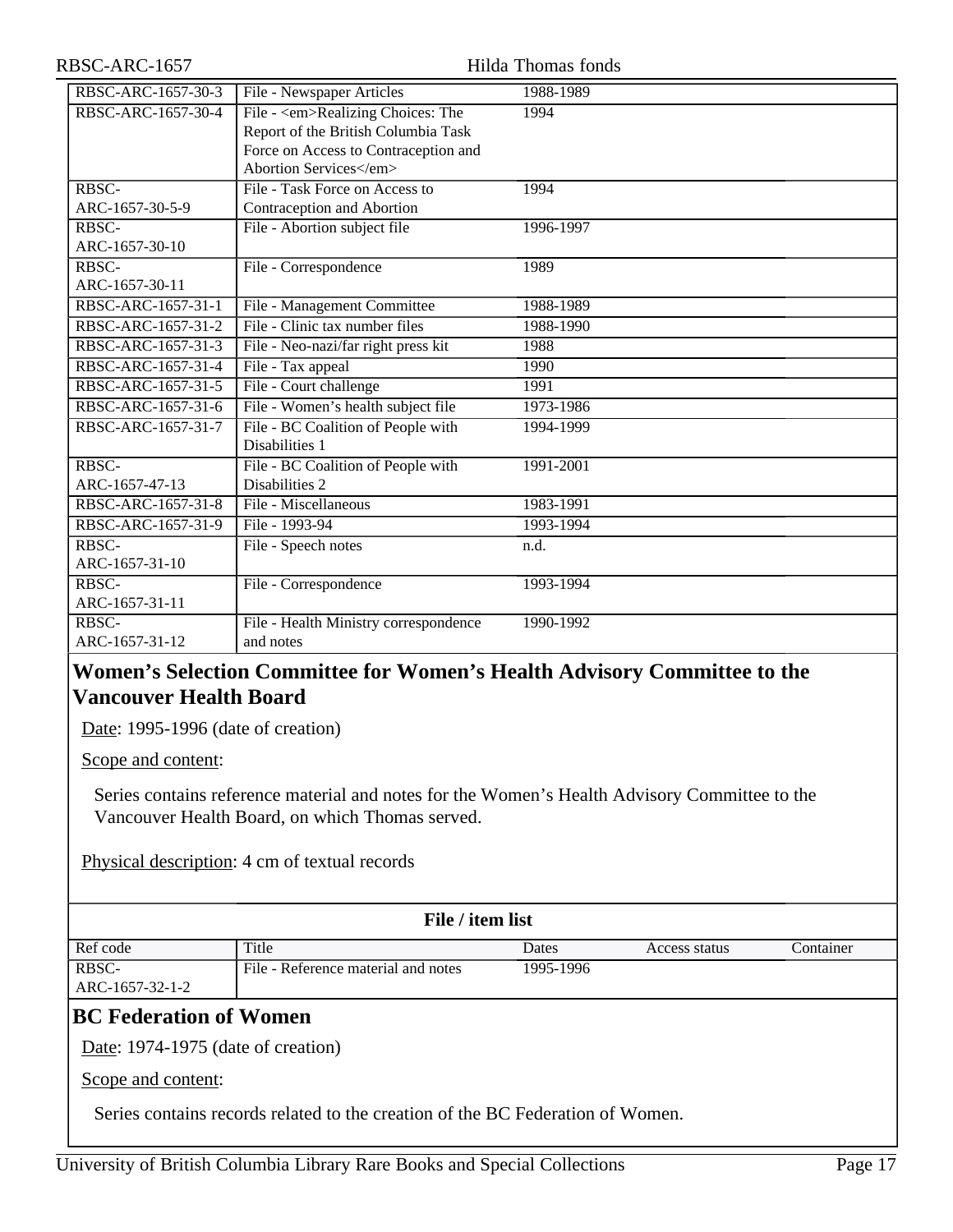<span id="page-17-0"></span>

| Physical description: 2 cm of textual records                                                                                                                                                                                                                                                                                                                                                                                                                                                                                                                                                                                                                                                                                     |                                          |           |               |           |
|-----------------------------------------------------------------------------------------------------------------------------------------------------------------------------------------------------------------------------------------------------------------------------------------------------------------------------------------------------------------------------------------------------------------------------------------------------------------------------------------------------------------------------------------------------------------------------------------------------------------------------------------------------------------------------------------------------------------------------------|------------------------------------------|-----------|---------------|-----------|
| File / item list                                                                                                                                                                                                                                                                                                                                                                                                                                                                                                                                                                                                                                                                                                                  |                                          |           |               |           |
| Ref code                                                                                                                                                                                                                                                                                                                                                                                                                                                                                                                                                                                                                                                                                                                          | Title                                    | Dates     | Access status | Container |
| RBSC-ARC-1657-32-3                                                                                                                                                                                                                                                                                                                                                                                                                                                                                                                                                                                                                                                                                                                | File - 1974-1975                         | 1974-1975 |               |           |
| <b>University of British Columbia</b>                                                                                                                                                                                                                                                                                                                                                                                                                                                                                                                                                                                                                                                                                             |                                          |           |               |           |
| Date: 1956-2006 (date of creation)                                                                                                                                                                                                                                                                                                                                                                                                                                                                                                                                                                                                                                                                                                |                                          |           |               |           |
| Scope and content:                                                                                                                                                                                                                                                                                                                                                                                                                                                                                                                                                                                                                                                                                                                |                                          |           |               |           |
| Series contains course and lecture notes from Thomas's teaching career as a professor of English.<br>There are subject files on individual authors and subjects, correspondence from students and other<br>materials related Thomas's activities at UBC. The series also contains records related to committees<br>that Thomas served on, including the Faculty Association, Academic Women's Association and<br>Sexual Harassment Policy Committee, which Thomas served as a mediator for from 1989-1993.<br>(Sensitive material related to third parties has been deaccessioned.)<br>Physical description: 71 cm of textual records<br>27 photographs : col. slides and prints<br>1 audio cassette<br>3 film reels : Super 8 mm |                                          |           |               |           |
|                                                                                                                                                                                                                                                                                                                                                                                                                                                                                                                                                                                                                                                                                                                                   | File / item list                         |           |               |           |
| Ref code                                                                                                                                                                                                                                                                                                                                                                                                                                                                                                                                                                                                                                                                                                                          | Title                                    | Dates     | Access status | Container |
| RBSC-ARC-1657-32-4                                                                                                                                                                                                                                                                                                                                                                                                                                                                                                                                                                                                                                                                                                                | File - The Red Rag and nEUSlettre        | 1981-1990 |               |           |
| RBSC-ARC-1657-32-5                                                                                                                                                                                                                                                                                                                                                                                                                                                                                                                                                                                                                                                                                                                | File - Student Essays                    | n.d.      |               |           |
| RBSC-ARC-1657-32-6                                                                                                                                                                                                                                                                                                                                                                                                                                                                                                                                                                                                                                                                                                                | File - Notes from coursework             | n.d.      |               |           |
| RBSC-ARC-1657-32-7                                                                                                                                                                                                                                                                                                                                                                                                                                                                                                                                                                                                                                                                                                                | File - Notes on lectures                 | n.d.      |               |           |
| RBSC-ARC-1657-32-8                                                                                                                                                                                                                                                                                                                                                                                                                                                                                                                                                                                                                                                                                                                | File - Correspondence (predominantly     | 1969-1992 |               |           |
|                                                                                                                                                                                                                                                                                                                                                                                                                                                                                                                                                                                                                                                                                                                                   | from students)                           |           |               |           |
| RBSC-ARC-1657-32-9                                                                                                                                                                                                                                                                                                                                                                                                                                                                                                                                                                                                                                                                                                                | File - "Practical Knowledge" (poems by   | n.d.      |               |           |
|                                                                                                                                                                                                                                                                                                                                                                                                                                                                                                                                                                                                                                                                                                                                   | one of Thomas's students)                |           |               |           |
| RBSC-                                                                                                                                                                                                                                                                                                                                                                                                                                                                                                                                                                                                                                                                                                                             | File - Outline of textbook               | n.d.      |               |           |
| ARC-1657-32-10                                                                                                                                                                                                                                                                                                                                                                                                                                                                                                                                                                                                                                                                                                                    |                                          |           |               |           |
| RBSC-                                                                                                                                                                                                                                                                                                                                                                                                                                                                                                                                                                                                                                                                                                                             | File - English 304 material              | n.d.      |               |           |
| ARC-1657-32-11                                                                                                                                                                                                                                                                                                                                                                                                                                                                                                                                                                                                                                                                                                                    |                                          |           |               |           |
| RBSC-                                                                                                                                                                                                                                                                                                                                                                                                                                                                                                                                                                                                                                                                                                                             | File - Joy Kogawa lecture notes and      |           |               |           |
| ARC-1657-32-12                                                                                                                                                                                                                                                                                                                                                                                                                                                                                                                                                                                                                                                                                                                    | reference material                       |           |               |           |
| RBSC-                                                                                                                                                                                                                                                                                                                                                                                                                                                                                                                                                                                                                                                                                                                             | File - Classical Rhetoric teaching notes |           |               |           |
| ARC-1657-32-13                                                                                                                                                                                                                                                                                                                                                                                                                                                                                                                                                                                                                                                                                                                    |                                          |           |               |           |
| RBSC-                                                                                                                                                                                                                                                                                                                                                                                                                                                                                                                                                                                                                                                                                                                             | File - Notes on the Women Question       |           |               |           |
| ARC-1657-32-14                                                                                                                                                                                                                                                                                                                                                                                                                                                                                                                                                                                                                                                                                                                    |                                          |           |               |           |
| RBSC-ARC-1657-33-1                                                                                                                                                                                                                                                                                                                                                                                                                                                                                                                                                                                                                                                                                                                | File - English Lecture notes             |           |               |           |
| RBSC-ARC-1657-33-2                                                                                                                                                                                                                                                                                                                                                                                                                                                                                                                                                                                                                                                                                                                | File - Joseph Willams notes              |           |               |           |
| RBSC-ARC-1657-33-3                                                                                                                                                                                                                                                                                                                                                                                                                                                                                                                                                                                                                                                                                                                | File - English notes                     |           |               |           |
| RBSC-ARC-1657-33-4                                                                                                                                                                                                                                                                                                                                                                                                                                                                                                                                                                                                                                                                                                                | File - English 100                       |           |               |           |
| RBSC-ARC-1657-33-5                                                                                                                                                                                                                                                                                                                                                                                                                                                                                                                                                                                                                                                                                                                | File - Semiotics papers and teaching     | 1956-1988 |               |           |
|                                                                                                                                                                                                                                                                                                                                                                                                                                                                                                                                                                                                                                                                                                                                   | notes                                    |           |               |           |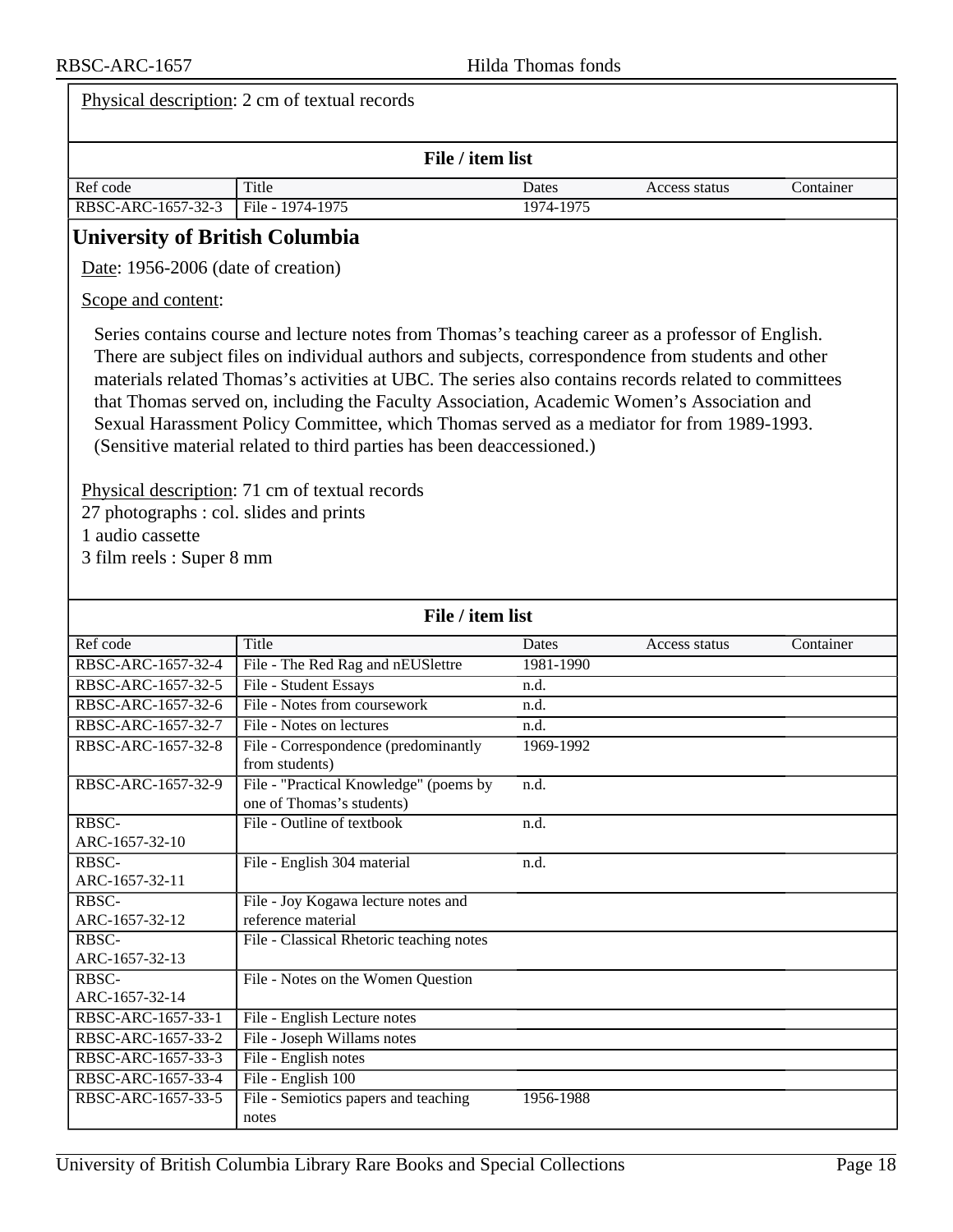| RBSC-ARC-1657-33-6      | File - Peter Usher papers                        |           |
|-------------------------|--------------------------------------------------|-----------|
| RBSC-ARC-1657-33-7      | File - Marxism and Economic Policy               |           |
| RBSC-ARC-1657-44        | File - 21 col. Slides. "Esker Mike and His       |           |
|                         | Wife Agiluk" lecture                             |           |
| RBSC-ARC-1657-44        | File - A lengthy intellectual Odyssey            | 1986      |
| RBSC-ARC-1657-33-8      | File - Roch Carrier subject file (English        |           |
|                         | 202)                                             |           |
| RBSC-ARC-1657-33-9      | File - Native writers subject file               |           |
| RBSC-                   | File - Quebec subject file                       |           |
| ARC-1657-33-10          |                                                  |           |
| RBSC-                   | File - Emily Carr subject file                   |           |
| ARC-1657-33-11          |                                                  |           |
| RBSC-                   | File - Emily Carr manuscript and notes           |           |
| ARC-1657-33-12          |                                                  |           |
| RBSC-                   | File - English 111                               |           |
| ARC-1657-33-13          |                                                  |           |
| RBSC-                   | File - George Grant subject file                 |           |
| ARC-1657-33-14          |                                                  |           |
| RBSC-                   | File - Northrup Frye subject file                |           |
| ARC-1657-33-15          |                                                  |           |
| RBSC-                   | File - Newspaper clippings                       | 1976-1990 |
| ARC-1657-33-16          |                                                  |           |
| RBSC-                   | File - English 304                               |           |
| ARC-1657-33-17          |                                                  |           |
| RBSC-                   | File - English 202                               | 1990      |
| ARC-1657-33-18          |                                                  |           |
| RBSC-                   | File - Miscellaneous course materials            |           |
| ARC-1657-34-1-3         |                                                  |           |
| RBSC-ARC-1657-34-4      | File - Untitled manuscript by Joanne<br>Sawadsky |           |
| RBSC-ARC-1657-45        | File - Volleyball                                | n.d.      |
| RBSC-ARC-1657-45        | File - Walk Through P.V.                         | n.d.      |
| <b>RBSC-ARC-1657-45</b> | File - Feet and Bus                              | n.d.      |
| RBSC-ARC-1657-34-5      | File - Women of Distinction UBC                  | 1974-1992 |
|                         | Academic Women Salary Issues                     |           |
| RBSC-ARC-1657-34-6      | File - Canadian Association of University        | 1972-1989 |
|                         | Teachers-Affirmative Action, etc                 |           |
| RBSC-ARC-1657-34-7      | File - Affirmative Action                        | 1973-1974 |
| RBSC-ARC-1657-34-8      | File - News clippings from Ubyssey               | 1986      |
| RBSC-ARC-1657-34-9      | File - BC Federation of Teachers                 | 1982      |
|                         | <b>Education Conference, UBC</b>                 |           |
| RBSC-                   | File - BC Federation of Teachers,                | 1987      |
| ARC-1657-34-10          | correspondence from Anne Thomson                 |           |
| RBSC-                   | File - BC Federation of Teachers,                | 1964      |
| ARC-1657-34-11          | correspondence from Anne Thomson                 |           |
| RBSC-                   | File - UBC Faculty Association                   | 1984      |
| ARC-1657-34-12          |                                                  |           |
| RBSC-ARC-1657-35-1      | File - UBC Faculty Association                   | 1975-1982 |
| RBSC-ARC-1657-35-2      | File - UBC Academic Women's                      | 1972-1981 |
|                         | Association                                      |           |
| RBSC-ARC-1657-35-3      | File - UBC Academic Women's                      | 1974-1977 |
|                         | Association                                      |           |
| RBSC-                   | File - UBC Sexual Harassment Policy              | 1989-1993 |
| ARC-1657-35-4-5         | <b>Information Binder</b>                        |           |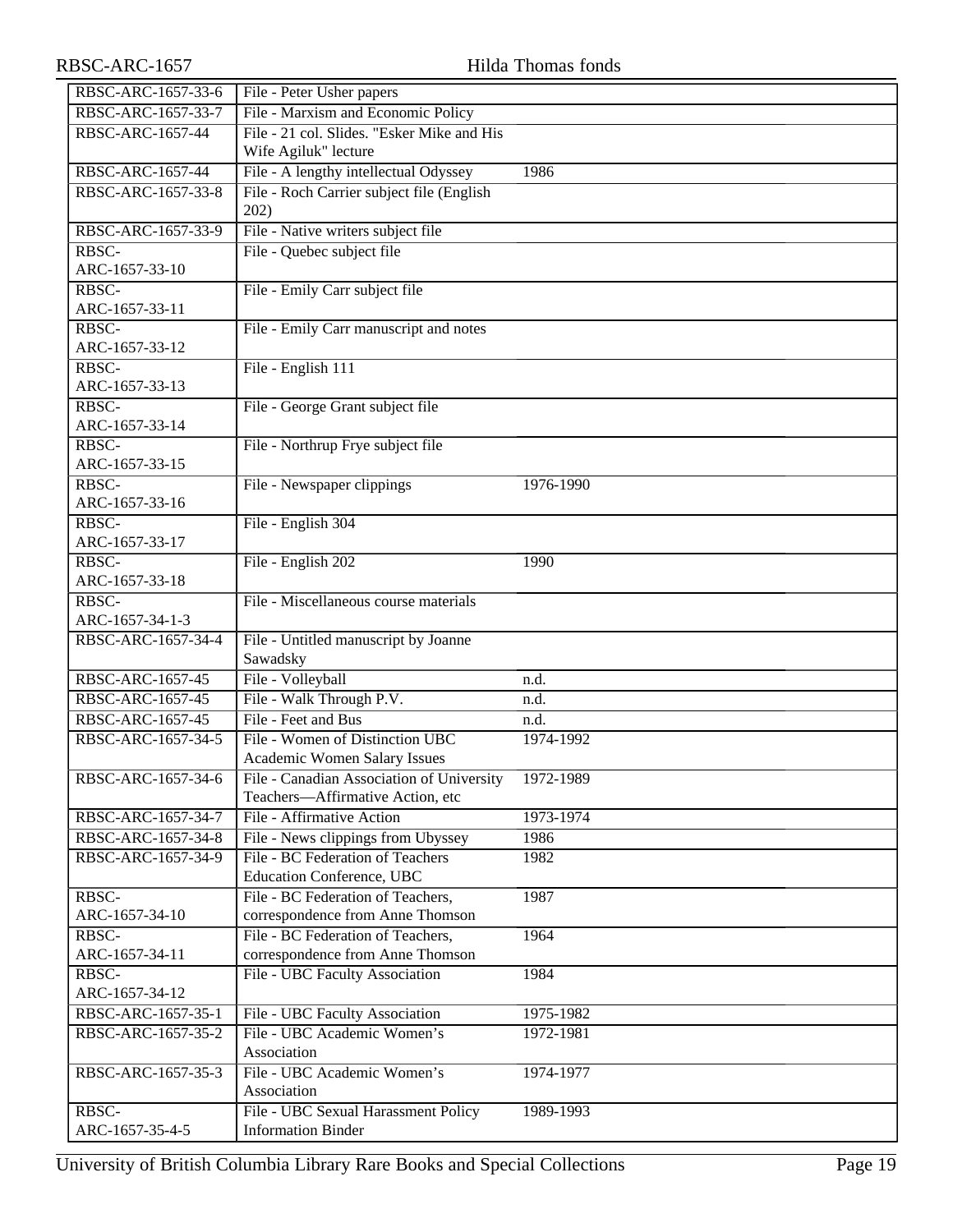| RBSC-ARC-1657      |                                  | Hilda Thomas fonds |  |
|--------------------|----------------------------------|--------------------|--|
| RBSC-ARC-1657-35-6 | File - Mary Kelly: Interim       | 1990               |  |
| RBSC-              | File - Pat Lowther: lyrics,      | 1960-1996          |  |
| ARC-1657-35-7-10   | correspondence, notes, reference |                    |  |
|                    | material, newspaper clippings    |                    |  |
| RBSC-ARC-1657-44   | File - 6 col. photographs        |                    |  |
| RBSC-              | File - Correspondence and notes  | 1969-1997          |  |
| ARC-1657-35-11     |                                  |                    |  |
| RBSC-ARC-1657-47-5 | File - Canadian Literature 1     | 1993-1996          |  |
| RBSC-              | File - Canadian Literature 2     | 1990               |  |
| ARC-1657-47-12     |                                  |                    |  |
| RBSC-              | File - English Department        | 2000               |  |
| ARC-1657-47-10     | Correspondence                   |                    |  |
| RBSC-              | File - Earle Birney              | 2006               |  |
| ARC-1657-48-15     |                                  |                    |  |

#### <span id="page-19-0"></span>**Student Essays**

Date: ca. 1960s (date of creation)

Scope and content:

Series contains essays Thomas wrote as a student, primarily while completing her M.A. at UBC, which she received in 1965.

Physical description: 10.5 cm of textual records

| File / item list   |                                          |           |               |           |  |
|--------------------|------------------------------------------|-----------|---------------|-----------|--|
| Ref code           | Title                                    | Dates     | Access status | Container |  |
| RBSC-              | File - Essays                            | n.d.      |               |           |  |
| ARC-1657-35-15     |                                          |           |               |           |  |
| RBSC-              | File - Essays                            | 1968-1969 |               |           |  |
| ARC-1657-35-16     |                                          |           |               |           |  |
| RBSC-ARC-1657-36-1 | File - Essays                            | c. $1969$ |               |           |  |
| RBSC-ARC-1657-36-2 | File - The Romantic Novel and Literary   | 1947-1961 |               |           |  |
|                    | Criticism, assignments and seminar notes |           |               |           |  |
| RBSC-ARC-1657-36-4 | File - Essays                            | 1947      |               |           |  |
| RBSC-ARC-1657-36-5 | File - Essays and notes                  | n.d.      |               |           |  |

#### <span id="page-19-1"></span>**Research on Malcolm Lowry**

Date: 1961-1994 (date of creation)

Scope and content:

Series contains material related to Thomas's 1965 thesis on Malcolm Lowry's Under the Volcano, and related research in later years.

Physical description: 25 cm of textual records 1 audio cassette

1 book : hardcover ; 36 p.

|          |       | File / item list |               |           |
|----------|-------|------------------|---------------|-----------|
| Ref code | Title | Dates            | Access status | Container |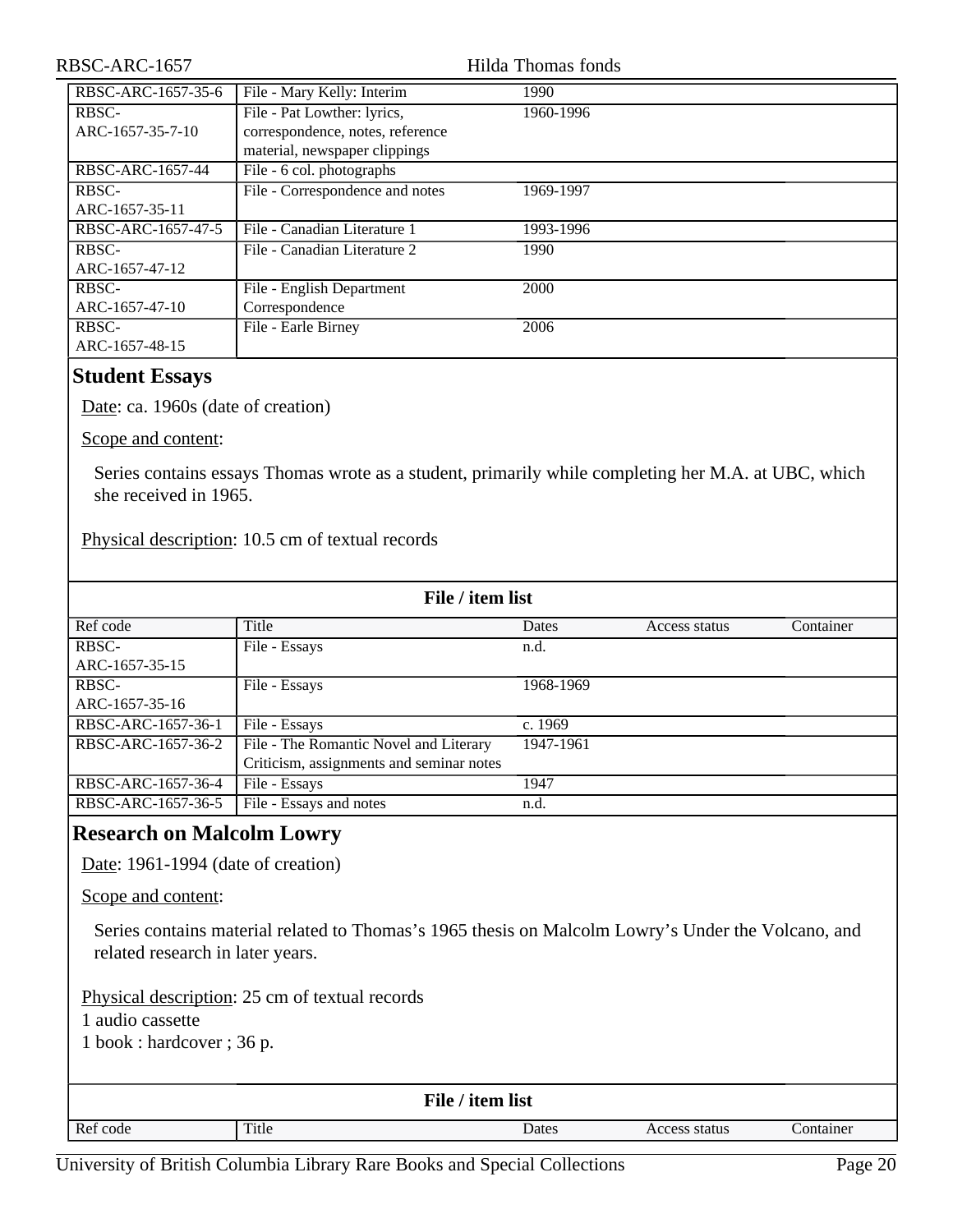| RBSC-ARC-1657      | Hilda Thomas fonds                                    |              |  |
|--------------------|-------------------------------------------------------|--------------|--|
| RBSC-ARC-1657-36-6 | File - 1986-87                                        | 1986-1987    |  |
| RBSC-              | File - Bibliographical index cards                    | n.d.         |  |
| ARC-1657-36-7-8    |                                                       |              |  |
| RBSC-ARC-1657-37-1 | File - Bibliographical index cards                    | n.d.         |  |
| RBSC-ARC-1657-37-2 | File - Notes                                          |              |  |
| RBSC-ARC-1657-45   | File - Margerie Lowry Singing Malcolm<br>Lowry's Song | 1961         |  |
| RBSC-ARC-1657-48-1 | File - Malcolm Lowry publicity 1                      | 1971-1994    |  |
| RBSC-ARC-1657-48-2 | File - Malcolm Lowry Tour of                          | [1987]       |  |
|                    | Vancouver                                             |              |  |
| RBSC-ARC-1657-48-3 | File - Praxis as Prophylaxis draft                    | [1992]       |  |
|                    | uncorrected final                                     |              |  |
| RBSC-ARC-1657-48-4 | File - Malcolm Lowry publicity 2                      | 1988-1994    |  |
| RBSC-ARC-1657-48-5 | File - Lowry Conference material                      | 1987         |  |
| RBSC-ARC-1657-48-6 | File - Praxis as Prophylaxis drafts 1                 | [after 1986] |  |
| RBSC-ARC-1657-48-7 | File - Praxis as Prophylaxis notes                    | 1986-1987    |  |
| RBSC-ARC-1657-48-8 | File - Praxis as Prophylaxis drafts 2                 | [1992]       |  |
| RBSC-ARC-1657-48-9 | File - La obsesión de México                          | 1964-1987    |  |
| <b>RBSC-</b>       | File - Notes on Malcolm Lowry 1                       | [after 1983] |  |
| ARC-1657-48-10     |                                                       |              |  |
| RBSC-              | File - Notes on Malcolm Lowry 2                       | [after 1983] |  |
| ARC-1657-48-11     |                                                       |              |  |
| RBSC-              | File - Notes on Malcolm Lowry 3                       | [after 1983] |  |
| ARC-1657-48-12     |                                                       |              |  |
| RBSC-              | File - Lowry Symposium preparation                    | 1986-1987    |  |
| ARC-1657-48-13     |                                                       |              |  |

#### <span id="page-20-0"></span>**Correspondence and Notes**

Date: 1969-2004 (date of creation)

Scope and content:

Series contains correspondence received by Thomas.

Physical description: 6.5 cm of textual records

| File / item list   |                                 |              |               |           |
|--------------------|---------------------------------|--------------|---------------|-----------|
| Ref code           | Title                           | <b>Dates</b> | Access status | Container |
| RBSC-ARC-1657-37-3 | File - 1999                     | 1999         |               |           |
| RBSC-ARC-1657-37-4 | File - c.1994                   | 1994         |               |           |
| RBSC-ARC-1657-37-5 | File - Correspondence and notes | 1970-2003    |               |           |
| RBSC-ARC-1657-37-6 | File $-2002$                    | 2002         |               |           |
| RBSC-ARC-1657-47-6 | File - Political Writings 1     | 1969-2004    |               |           |
| RBSC-ARC-1657-47-9 | File - Political Writings 2     | 1972-2000    |               |           |

## <span id="page-20-1"></span>**Women and Peace**

Date: 1983-1987 (date of creation)

Scope and content:

Series contains records, primarily printed material, relating to conferences Thomas participated in related to women in peace and anti-war activism. Series also contains handwritten notes by Thomas.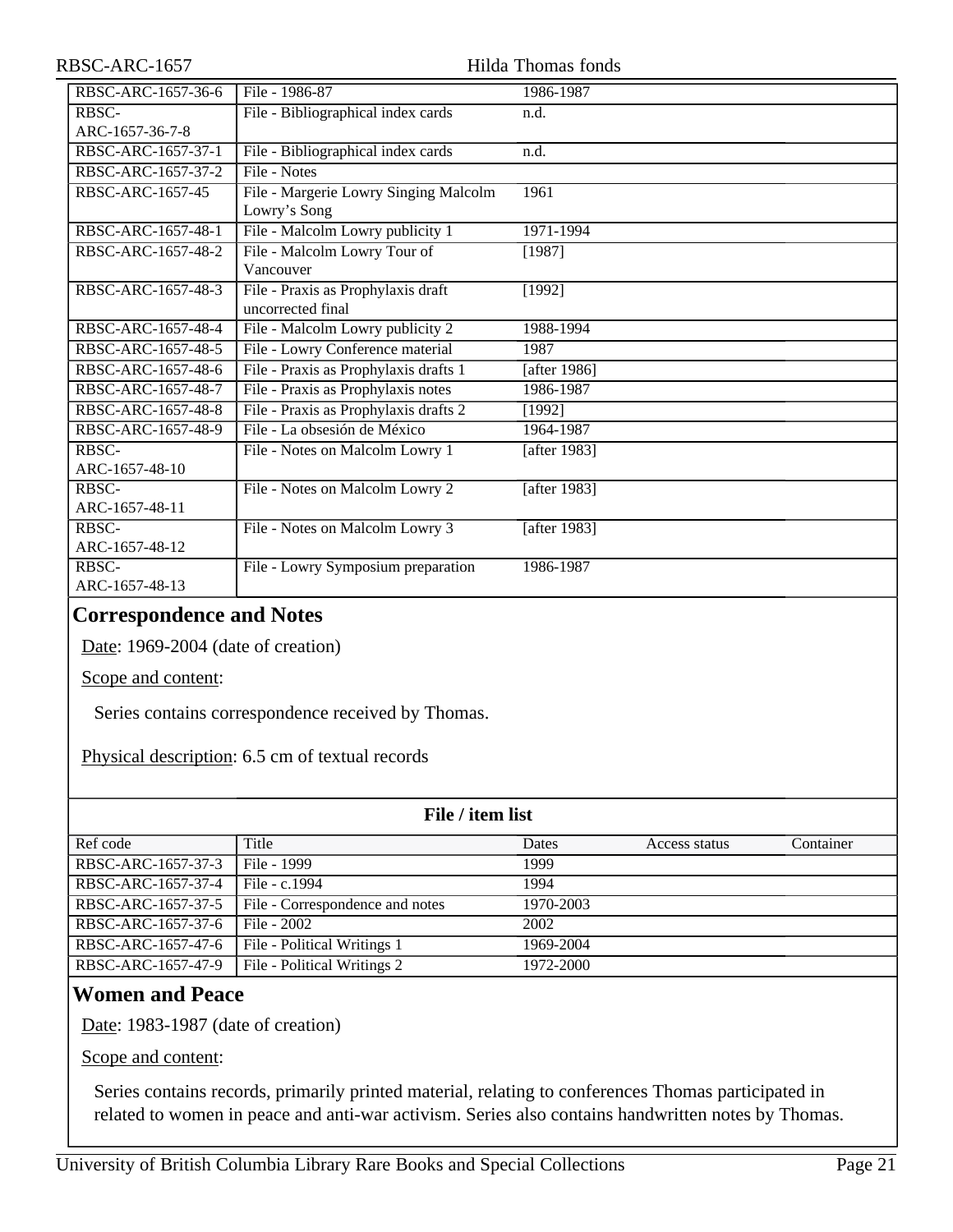#### Physical description: 12 cm of textual records

| File / item list   |                                        |           |               |           |  |
|--------------------|----------------------------------------|-----------|---------------|-----------|--|
| Ref code           | Title                                  | Dates     | Access status | Container |  |
| RBSC-ARC-1657-37-7 | File - Women's alternatives for        | 1985      |               |           |  |
|                    | <b>Negotiating Peace</b>               |           |               |           |  |
| RBSC-ARC-1657-37-8 | File - New Caledonia                   | 1985      |               |           |  |
| RBSC-              | File - Reference material on Women and | 1985-1987 |               |           |  |
| ARC-1657-37-9-10   | Peace                                  |           |               |           |  |
| RBSC-ARC-1657-38-1 | File - Reference material on Women and | 1985-1987 |               |           |  |
|                    | Peace                                  |           |               |           |  |
| RBSC-ARC-1657-38-2 | File - Women's Alternatives for        | 1985      |               |           |  |
|                    | negotiating Peace BC and Yukon         |           |               |           |  |
|                    | <b>Regional Conference</b>             |           |               |           |  |
| RBSC-ARC-1657-38-3 | File - Boag Foundation Conference      | 1983      |               |           |  |

#### <span id="page-21-0"></span>**Human Rights**

Date: 1976-1996 (date of creation)

Scope and content:

Series contains records related to Thomas's human rights activism, including subject files on Iranian refugees, Iraq, and prisoner's rights.

Physical description: 3 cm of textual records

| File / item list   |                              |            |               |           |
|--------------------|------------------------------|------------|---------------|-----------|
| Ref code           | Title                        | Dates      | Access status | Container |
| RBSC-ARC-1657-38-4 | File - Honduras—Ines Murillo | 1988       |               |           |
| RBSC-ARC-1657-38-5 | File - Iraq                  | c. $1990s$ |               |           |
| RBSC-ARC-1657-38-6 | File - Prison Justice        | 1976-1981  |               |           |
| RBSC-ARC-1657-38-7 | File - Iranian Refugees      | 1996       |               |           |

#### <span id="page-21-1"></span>**Feminism Subject Files**

Scope and content:

Series contains printed material and notes on a variety of feminist subjects, including violence against women, pornography and rape.

Physical description: 27.5 cm of textual records

| File / item list        |                                                                                                                    |              |               |           |  |
|-------------------------|--------------------------------------------------------------------------------------------------------------------|--------------|---------------|-----------|--|
| Ref code                | Title                                                                                                              | <b>Dates</b> | Access status | Container |  |
| RBSC-ARC-1657-38-8      | File - Feminism                                                                                                    | 1983-1983    |               |           |  |
| RBSC-ARC-1657-38-9      | File - <em>Report On Violence in the<br/>Family</em> : Wife Battering with<br>related reference material and notes | 1980-1990    |               |           |  |
| RBSC-<br>ARC-1657-38-10 | File - Pornography                                                                                                 | 1978-1990    |               |           |  |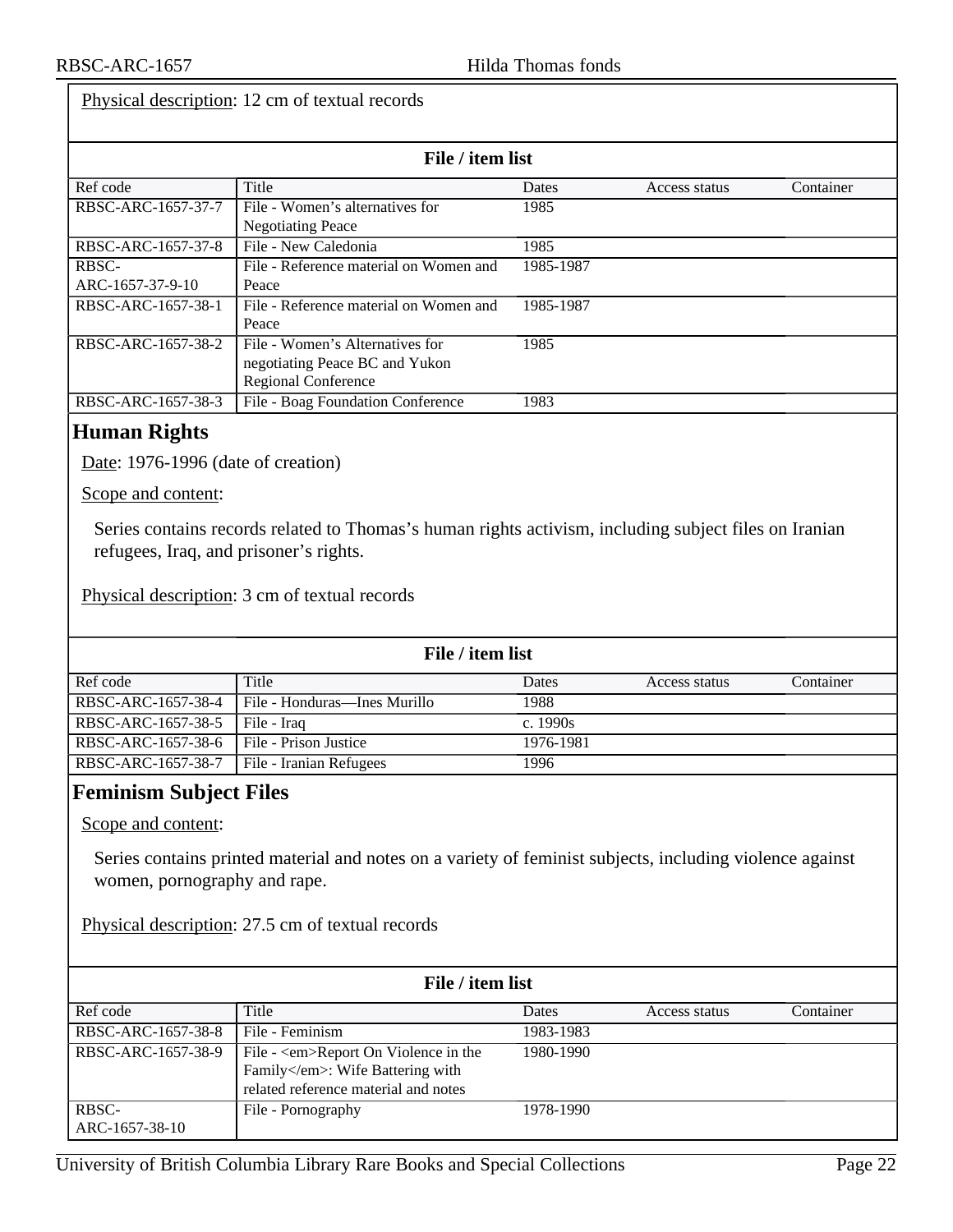| RBSC-ARC-1657           |                                                      | Hilda Thomas fonds |
|-------------------------|------------------------------------------------------|--------------------|
| RBSC-ARC-1657-39-1      | File - Housing                                       | 1973-1981          |
| RBSC-ARC-1657-39-2      | File - Women's Liberation                            | 1978-1993          |
| RBSC-ARC-1657-39-3      | File - "Wife Battering, Family Laws,<br>Etc."        | 1975-1988          |
| RBSC-ARC-1657-39-4      | File - Habitat                                       | 1974-1976          |
| RBSC-ARC-1657-39-5      | File - Feminism and anti-war material                | 1983-1986          |
| RBSC-ARC-1657-39-6      | File - Violence against women;                       | 1985-1995          |
|                         | pornography                                          |                    |
| RBSC-ARC-1657-39-7      | File - Subject file on feminism                      | 1973-1977          |
| RBSC-ARC-1657-39-8      | File - Women Alive! Women's<br>Conference, Cranbrook | 1977               |
| RBSC-ARC-1657-39-9      | File - Miscellaneous material related to<br>feminism | 1975, 1982         |
| RBSC-ARC-1657-40-1      | File - Women's Health                                | 1991-1993          |
| RBSC-ARC-1657-40-2      | File - Family and Child Services Act                 | 1980-1982          |
| RBSC-<br>ARC-1657-47-11 | File - Feminism and Socialism speech                 | 1975               |
|                         |                                                      |                    |

#### <span id="page-22-0"></span>**Anti-nuclear war subject files**

Date: 1979-1986 (date of creation)

Scope and content:

Series contains printed material and research notes related to the Trident missile and other anti-nuclear issues.

Physical description: 6 cm of textual records

| File / item list |                |           |               |           |
|------------------|----------------|-----------|---------------|-----------|
| Ref code         | Title          | Dates     | Access status | Container |
| RBSC-            | File - 1979-86 | 1979-1986 |               |           |
| ARC-1657-40-3-7  |                |           |               |           |

## <span id="page-22-1"></span>**Labour Activities subject file**

Date: 1972-2002 (date of creation)

Scope and content:

Series contains printed material and correspondence related to labour organizing in Vancouver.

Physical description: 2 cm of textual records

<span id="page-22-2"></span>

| File / item list   |                                       |           |               |           |  |
|--------------------|---------------------------------------|-----------|---------------|-----------|--|
| Ref code           | Title                                 | Dates     | Access status | Container |  |
| RBSC-ARC-1657-40-8 | File - 1972-87                        | 1972-1987 |               |           |  |
| RBSC-ARC-1657-47-8 | File - The Future of Social Democracy | 2002      |               |           |  |
| Ephemera           |                                       |           |               |           |  |
| Scope and content: |                                       |           |               |           |  |